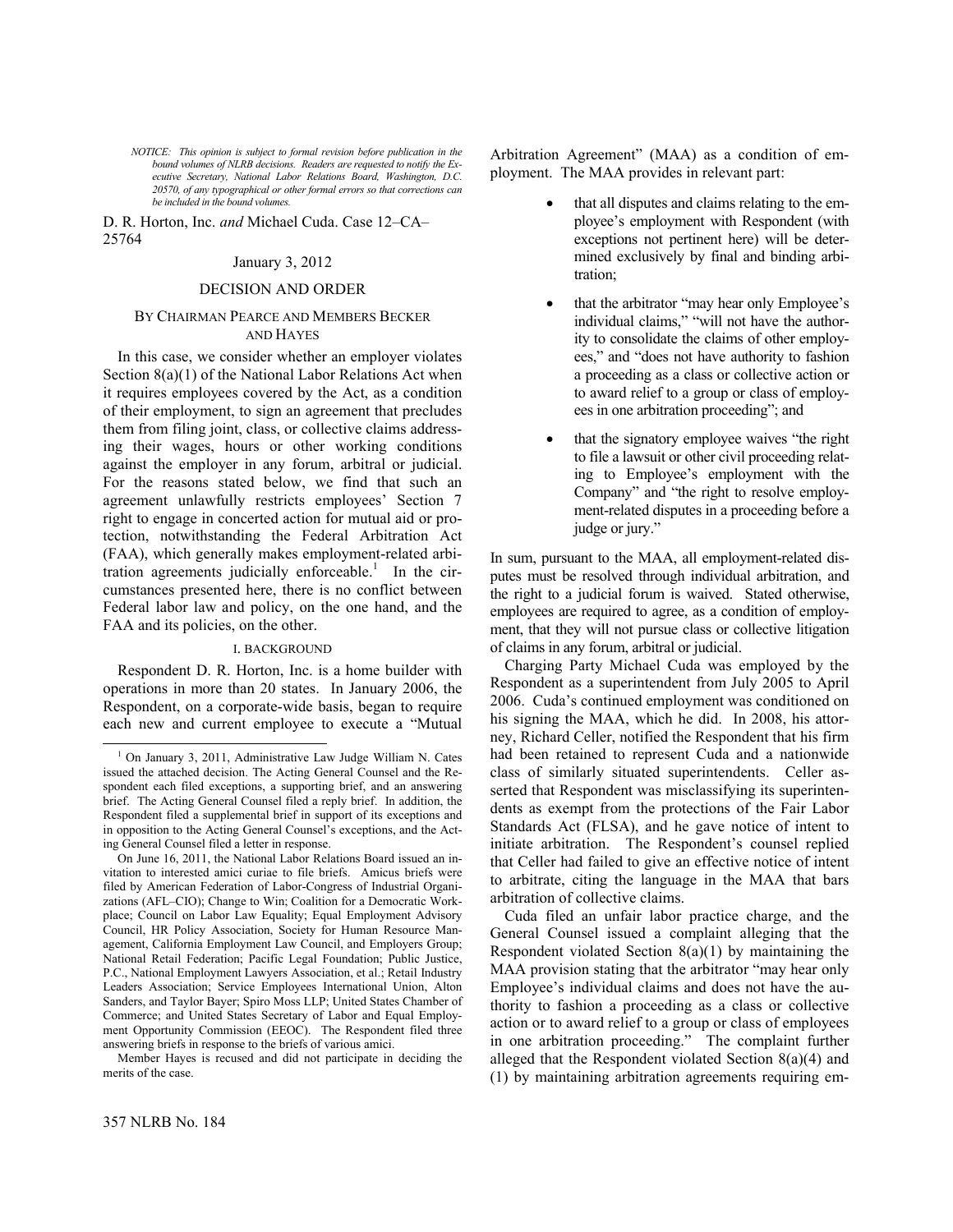ployees, as a condition of employment, "to submit all employment related disputes and claims to arbitration . . . , thus interfering with employee access to the [NLRB]."

The judge found that the MAA violated Section 8(a)(4) and (1) because its language would lead employees reasonably to believe that they were prohibited from filing unfair labor practice charges with the Board. We affirm the judge's finding of a Section  $8(a)(1)$  violation in this respect, essentially for the reasons stated by the judge. $^{2}$  $^{2}$  $^{2}$ 

The judge dismissed the allegation that the class-action waiver violated Section 8(a)(1). For the reasons stated below, we reverse the judge and find the violation.

## II. DISCUSSION

# *A. The MAA Prohibits the Exercise of Substantive Rights Protected by Section 7 of the NLRA*

## 1.

<span id="page-1-1"></span>Section 7 of the NLRA vests employees with a substantive right to engage in specified forms of associational activity. It provides in relevant part that employees shall have the right "to engage in . . . concerted activities for the purpose of collective bargaining or other mutual aid or protection . . . ." 29 U.S.C. §157. It is well settled that "mutual aid or protection" includes employees' efforts to "improve terms and conditions of employment or otherwise improve their lot as employees through channels outside the immediate employeeemployer relationship." *Eastex, Inc. v. NLRB*, 437 U.S. 556, 565–566 (1978). The Supreme Court specifically stated in *Eastex* that Section 7 "protects employees from retaliation by their employer when they seek to improve

their working conditions through resort to administrative and judicial forums." Id. at 565-566. The same is equally true of resort to arbitration.

The Board has long held, with uniform judicial approval, that the NLRA protects employees' ability to join together to pursue workplace grievances, including through litigation. Not long after the Act's passage, the Board held that the filing of a Fair Labor Standards Act suit by three employees was protected concerted activity, see *Spandsco Oil & Royalty Co.*, 42 NLRB 942, 948–949 (1942), as was an employee's circulation of a petition among coworkers, designating him as their agent to seek back wages under the FLSA, see *Salt River Valley Water Users Ass'n*, 99 NLRB 849, 853–854 (1952), enfd. 206 F.2d [3](#page-1-1)25 (9th Cir. 1953).<sup>3</sup> In the decades that followed, the Board has consistently held that concerted legal action addressing wages, hours or working conditions is protected by Section 7.

Collective pursuit of a workplace grievance in arbitration is equally protected by the NLRA. When the grievance is pursued under a collectively-bargained grievancearbitration procedure, the Supreme Court has observed, "No one doubts that the processing of a grievance in such

 $\overline{a}$ 

4 See, e.g., *Le Madri Restaurant*, 331 NLRB 269, 275 (2000) ("the filing of a civil action by employees is protected activity unless done with malice or in bad faith"); *Trinity Trucking & Materials Corp.*, 221 NLRB 364, 365 (1975), enfd. mem. 567 F.2d 391 (7th Cir. 1977), cert. denied 438 U.S. 914 (1978) (same); *United Parcel Service*, 252 NLRB 1015, 1018, 1022 fn. 26 (1980), enfd. 677 F.2d 421 (6th Cir. 1982) (class-action lawsuit alleging that employer failed to provide rest periods required by state statute was protected concerted activity). See generally Ann C. Hodges, *Can Compulsory Arbitration Be Reconciled with Section 7 Rights?*, 38 Wake Forest L. Rev. 173, 187–200 (2003) (tracing doctrinal developments).

The Board's position has been uniformly upheld by the courts of appeals. See, e.g., *Brady v. National Football League*, 644 F.3d 661, 673 (8th Cir. 2011) ("a lawsuit filed in good faith by a group of employees to achieve more favorable terms or conditions of employment *is* 'concerted activity' under § 7 of the National Labor Relations Act") (emphasis in original); *Mohave Elec. Co-op, Inc. v. NLRB*, 206 F.3d 1183, 1188 (D.C. Cir. 2000) (petition for injunction supported by fellow employees and co-signed by a coworker was protected concerted activity).

 $\overline{a}$ 

<span id="page-1-2"></span><span id="page-1-0"></span><sup>2</sup> The violation follows directly from the Board's decisions in *Bill's Electric*, 350 NLRB 292, 296 (2007), and *U-Haul Co. of California*, 347 NLRB 375 (2006), enfd. 255 Fed. Appx. 527 (D.C. Cir. 2007), where arbitration policies contained language that, if anything, was more ambiguous concerning the preclusion of Board charges than the MAA here. It is clear that the language of the MAA reasonably would lead employees to believe that they were prohibited from filing charges with the Board. Sec. 1 of the MAA states that all disputes between employees and the Respondent "shall be determined exclusively by final and binding arbitration," and no exception for unfair labor practice charges is made. Sec. 6 of the MAA, in turn, waives the "right to file a lawsuit *or other civil proceeding* relating to . . . employment." No extrinsic evidence counters the clear implications of the MAA's language. True, the Respondent furnished its supervisors a list of frequently asked questions about the MAA, together with appropriate responses, and one response was to tell employees who expressed concern about the scope of the MAA that they would still be able to bring complaints to the EEOC or similar agencies. But there is no evidence that the Respondent ever communicated this ambiguous clarification to its employees.

We find it unnecessary to pass on the judge's  $8(a)(4)$  finding, because that additional violation would not materially affect the remedy.

<sup>&</sup>lt;sup>3</sup> In *Salt River Valley*, supra the Ninth Circuit observed:

By soliciting signatures to the petition, [the employee] was seeking to obtain such solidarity among the [workers] as would enable group pressure upon the [employer] in regard to possible negotiation and adjustment of the [workers'] claims. If suit were filed, such solidarity might enable more effective financing of the expenses involved. Thus, in a real sense, circulation of the petition was for "mutual aid or protection." The [employer] argues that any legal rights to backpay on the part of the [workers] were individual rights and that therefore there could be no "mutual" aid or protection. But the [employer] ignores the fact that "concerted activity for the purpose of … mutual aid or protection" is often an effective weapon for obtaining that to which the participants, as individuals, are already "legally" entitled.

<sup>206</sup> F.2d at 328.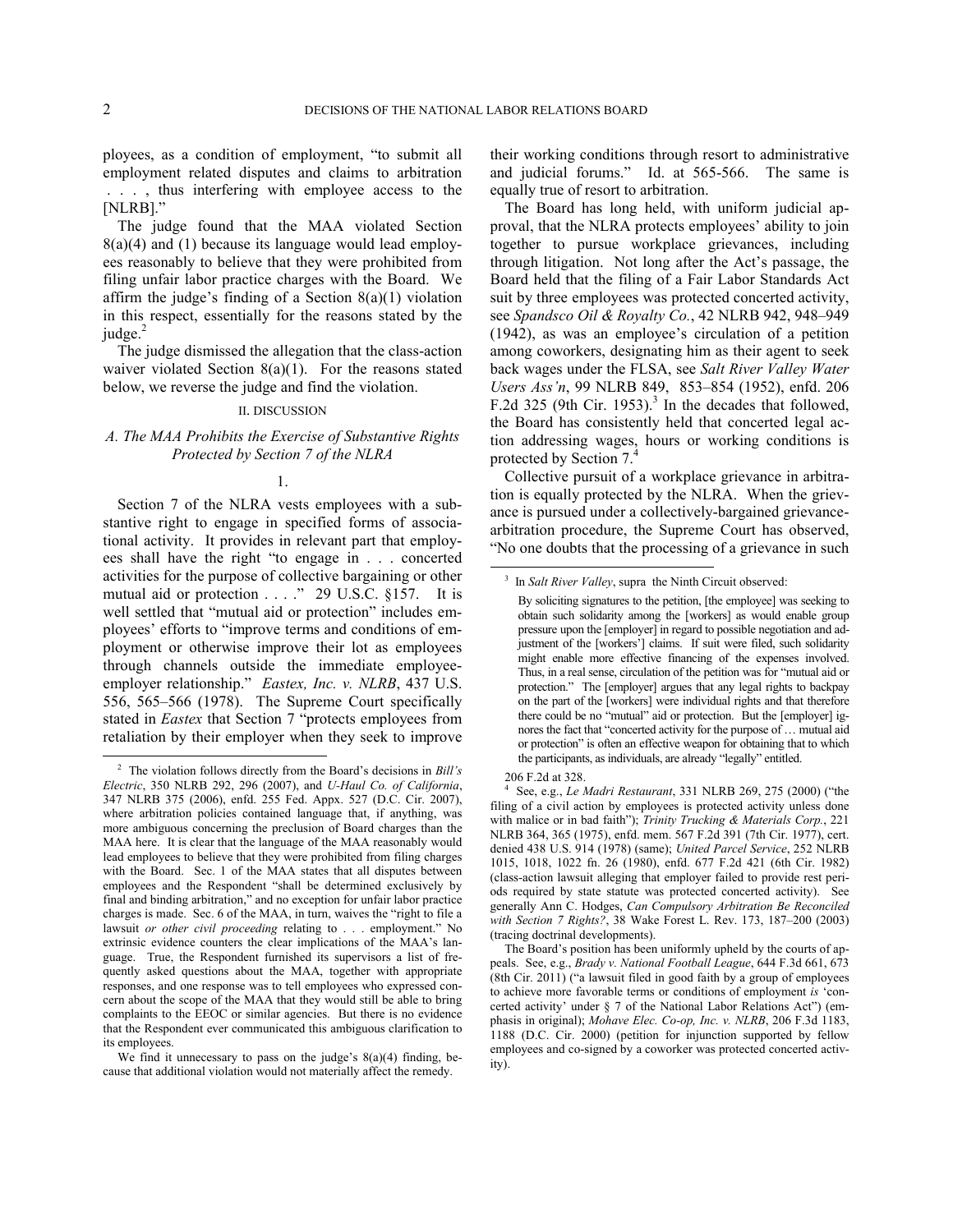a manner is concerted activity within the meaning of § 7." *NLRB v*. *City Disposal Systems, Inc.*, 465 U.S. 822, 836 (1984). And the same is true when the grievance is pursued under a unilaterally created grievance/arbitration procedure so long as its pursuit is concerted. Thus, the Board held in 1976,

It is equally well settled that the advancement of a collective grievance is protected activity, even if the grievance in question is not formally stated or does not take place under the auspices of a contractual grievance procedure. *N.L.R.B*. v. *[Washington Aluminum Company,](https://nlrbmail.nlrb.gov/owa/redir.aspx?C=b3d79b7a5e8449c79f5c0af800643a69&URL=https%3a%2f%2fweb2.westlaw.com%2ffind%2fdefault.wl%3fserialnum%3d1962127622%26tc%3d-1%26rp%3d%252ffind%252fdefault.wl%26sv%3dSplit%26rs%3dWLW11.10%26db%3d780%26tf%3d-1%26findtype%3dY%26fn%3d_top%26mt%3dWestlaw%26vr%3d2.0%26pbc%3d5550F95D%26ordoc%3d1976012063)  Incorporated*[, 370 U.S. 9 \(1962\);](https://nlrbmail.nlrb.gov/owa/redir.aspx?C=b3d79b7a5e8449c79f5c0af800643a69&URL=https%3a%2f%2fweb2.westlaw.com%2ffind%2fdefault.wl%3fserialnum%3d1962127622%26tc%3d-1%26rp%3d%252ffind%252fdefault.wl%26sv%3dSplit%26rs%3dWLW11.10%26db%3d780%26tf%3d-1%26findtype%3dY%26fn%3d_top%26mt%3dWestlaw%26vr%3d2.0%26pbc%3d5550F95D%26ordoc%3d1976012063) *[N.L.R.B](https://nlrbmail.nlrb.gov/owa/redir.aspx?C=b3d79b7a5e8449c79f5c0af800643a69&URL=https%3a%2f%2fweb2.westlaw.com%2ffind%2fdefault.wl%3fserialnum%3d1963115653%26tc%3d-1%26rp%3d%252ffind%252fdefault.wl%26sv%3dSplit%26rs%3dWLW11.10%26db%3d350%26tf%3d-1%26findtype%3dY%26fn%3d_top%26mt%3dWestlaw%26vr%3d2.0%26pbc%3d5550F95D%26ordoc%3d1976012063)*. v. *Walls Manufacturing Company*[, 321 F.2d 753 \(C.A.D.C.,](https://nlrbmail.nlrb.gov/owa/redir.aspx?C=b3d79b7a5e8449c79f5c0af800643a69&URL=https%3a%2f%2fweb2.westlaw.com%2ffind%2fdefault.wl%3fserialnum%3d1963115653%26tc%3d-1%26rp%3d%252ffind%252fdefault.wl%26sv%3dSplit%26rs%3dWLW11.10%26db%3d350%26tf%3d-1%26findtype%3dY%26fn%3d_top%26mt%3dWestlaw%26vr%3d2.0%26pbc%3d5550F95D%26ordoc%3d1976012063)  [1963\);](https://nlrbmail.nlrb.gov/owa/redir.aspx?C=b3d79b7a5e8449c79f5c0af800643a69&URL=https%3a%2f%2fweb2.westlaw.com%2ffind%2fdefault.wl%3fserialnum%3d1963115653%26tc%3d-1%26rp%3d%252ffind%252fdefault.wl%26sv%3dSplit%26rs%3dWLW11.10%26db%3d350%26tf%3d-1%26findtype%3dY%26fn%3d_top%26mt%3dWestlaw%26vr%3d2.0%26pbc%3d5550F95D%26ordoc%3d1976012063) *N.L.R.B*. v. *[Hoover Design Corporation](https://nlrbmail.nlrb.gov/owa/redir.aspx?C=b3d79b7a5e8449c79f5c0af800643a69&URL=https%3a%2f%2fweb2.westlaw.com%2ffind%2fdefault.wl%3fserialnum%3d1968119584%26tc%3d-1%26rp%3d%252ffind%252fdefault.wl%26sv%3dSplit%26rs%3dWLW11.10%26db%3d350%26tf%3d-1%26findtype%3dY%26fn%3d_top%26mt%3dWestlaw%26vr%3d2.0%26pbc%3d5550F95D%26ordoc%3d1976012063)*, 402 [F.2d 987 \(C.A. 6, 1968\).](https://nlrbmail.nlrb.gov/owa/redir.aspx?C=b3d79b7a5e8449c79f5c0af800643a69&URL=https%3a%2f%2fweb2.westlaw.com%2ffind%2fdefault.wl%3fserialnum%3d1968119584%26tc%3d-1%26rp%3d%252ffind%252fdefault.wl%26sv%3dSplit%26rs%3dWLW11.10%26db%3d350%26tf%3d-1%26findtype%3dY%26fn%3d_top%26mt%3dWestlaw%26vr%3d2.0%26pbc%3d5550F95D%26ordoc%3d1976012063) 

*Clara Barton Terrace Convalescent Center*, 225 NLRB 1028, 1033 (1976). See also *Brad Snodgrass, Inc.*, 338 NLRB 917, 923 (2003) (nonemployee business agent was "engaging in protected activity on behalf of Respondent's employees when as Local 20's business agent he initiated grievances and complaints on their behalf while he was attempting to enforce what he believed to be . . . the applicable collective-bargaining agreements"); *UForma/Shelby Business Forms*, 320 NLRB 71, 77 (1995), enf. denied on other grounds 111 F.3d 1284 (6th Cir. 1997) (elimination of shift violated Sec. 8(a)(3) when done in retaliation for union members' pursuit of grievance to arbitration); *El Dorado Club*, 220 NLRB 886 (1975), enfd. 557 F.2d 692 (9th Cir. 1977) (employee was unlawfully discharged for participating in another employee's arbitration). Thus, employees who join together to bring employment-related claims on a classwide or collective basis in court or before an arbitrator are exercising rights protected by Section 7 of the NLRA.

<span id="page-2-0"></span>In enacting the NLRA, Congress expressly recognized and sought to redress "[t]he inequality of bargaining power between employees who do not possess full freedom of association . . . and employers who are organized in the corporate form or other forms of ownership association." 29 U.S.C. § 151. Congress vested employees with "full freedom of association . . . for the purpose of . . . mutual aid or protection," in order to redress that inequality. Id. Both the Board and the courts have recognized that collective enforcement of legal rights in court or arbitration serves that congressional purpose. For example, the Ninth Circuit explained in *Salt River Valley*, supra at 328, "By soliciting signatures to the petition, [the employee] was seeking to obtain such solidarity among the [workers] as would enable group pressure upon the [employer] in regard to possible negotiation and adjustment of the [workers'] claims. If suit were filed, such solidarity might enable more effective financing of the expenses involved. Thus, in a real sense, circulation of the petition was for 'mutual aid or protection.'" Employees are both more likely to assert their legal rights and also more likely to do so effectively if they can do so collectively. Cf. *Special Touch Home Care Services*, 357 NLRB No. 2, slip op. at 7 (2011) ("The premises of the Act . . . and our experience with labor-management relations all suggest that permitting an employer to compel employees to provide individual notice of participation in collective action would impose a significant burden on the right to strike). $5$ 

Depending on the applicable class or collective action procedures, of course, a collective claim or class action may be filed in the name of multiple employee-plaintiffs or a single employee-plaintiff, with other class members sometimes being required to opt in or having the right to opt out of the class later. See, e.g., 29 U.S.C. § 216(b); Fed. R. Civ. P.  $23(c)(2)(B)(v)$ . To be protected by Section 7, activity must be concerted, or "engaged in with or on the authority of other employees, and not solely by and on behalf of the employee himself." *Meyers Industries*, 281 NLRB 882, 885 (1986), affd. sub nom. *Prill v. NLRB*, 835 F.2d 1481 (D.C. Cir. 1987), cert. denied 487 U.S. 1205 (1988). When multiple named-employeeplaintiffs initiate the action, their activity is clearly concerted. In addition, the Board has long held that concerted activity includes conduct by a single employee if he or she "seek[s] to initiate or to induce or to prepare for group action." *Meyers*, supra at 887. Clearly, an individual who files a class or collective action regarding wages, hours or working conditions, whether in court or before an arbitrator, seeks to initiate or induce group action and is engaged in conduct protected by Section 7.

These forms of collective efforts to redress workplace wrongs or improve workplace conditions are at the core of what Congress intended to protect by adopting the broad language of Section 7. Such conduct is not peripheral but central to the Act's purposes. After all, if the Respondent's employees struck in order to induce the Respondent to comply with the FLSA, that form of concerted activity would clearly have been protected. See *NLRB v. Washington Aluminum Co.*, 370 U.S. 9 (1962).

<sup>&</sup>lt;sup>5</sup> Employees surely understand what several federal courts have recognized: that named plaintiffs run a greater risk of suffering unlawful retaliation than unnamed class members. See *Ansoumana v. Gristede's Operating Corp*., 201 F.R.D. 81, 85–86 (S.D.N.Y. 2001); *Ingram v. Coca-Cola Co*., 200 F.R.D. 685, 701 (N.D. Ga. 2001); *Adams v. Mitsubishi Bank Ltd*., 133 F.R.D. 82, 89 (E.D.N.Y. 1989); *Slanina v. William Penn Parking Corp*., 106 F.R.D. 419, 423–424 (W.D. Pa. 1984). This risk of retaliation is virtually unique to employment litigation compared, for example, to securities or consumer fraud litigation. Thus, in a quite literal sense, named-employee-plaintiffs protect the unnamed class members.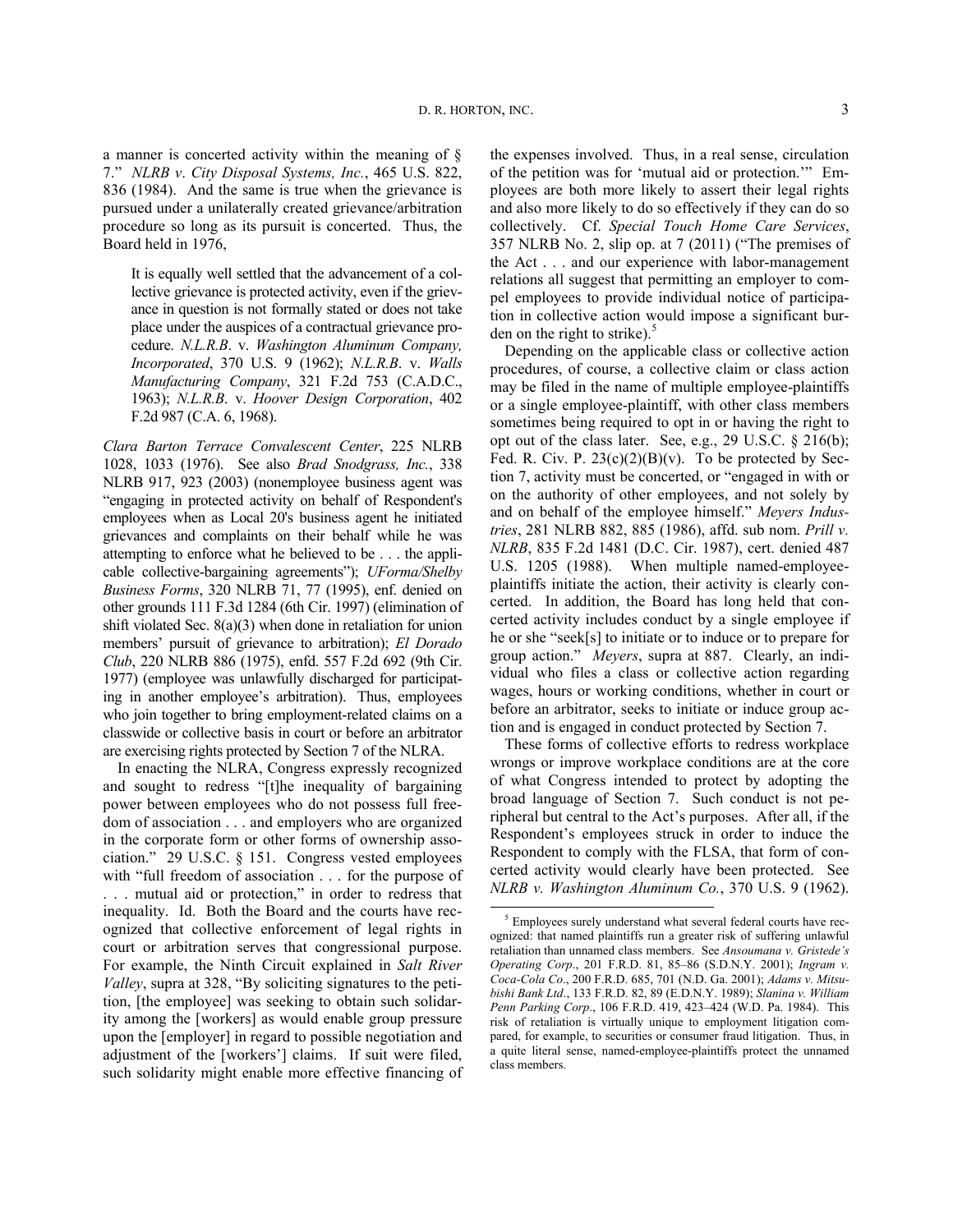$\overline{a}$ 

Surely an Act expressly stating that "industrial strife" can be "avoided or substantially minimized if employers, employees, and labor organizations each recognize under law one another's legitimate rights in their relations with one another," equally protects the concerted pursuit of workplace grievances in court or arbitration. To hold otherwise, the Supreme Court recognized in *Eastex*, "could 'frustrate the policy of the Act to protect the right of workers to act together to better their working conditions.'" 437 U.S. at 567 (quoting *Washington Aluminum*, 370 U.S. at 14).

As stated above, the MAA requires employees, as a condition of their employment, to refrain from bringing collective or class claims in any forum: in court, because the MAA waives their right to a judicial forum; in arbitration, because the MAA provides that the arbitrator cannot consolidate claims or award collective relief. The MAA thus clearly and expressly bars employees from exercising substantive rights that have long been held protected by Section 7 of the NLRA.<sup>[6](#page-3-0)</sup>

2.

Section  $8(a)(1)$  of the Act makes it an unfair labor practice for an employer "to interfere with, restrain, or coerce employees in the exercise of the rights guaranteed in" Section 7. 29 U.S.C. §158(a)(1). The MAA was imposed on all employees as a condition of hiring or continued employment by the Respondent, and it is properly treated as the Board treats other unilaterally implemented workplace rules. In evaluating whether an employer has violated Section 8(a)(1) by maintaining such a mandatory arbitration policy, the Board thus applies the test set forth in *Lutheran Heritage Village-Livonia*, 343 NLRB 646 (2004). See *U-Haul Co. of California,* 347 NLRB 375, 377 (2006), enfd. 255 Fed.Appx. 527 (D.C. Cir. 2007) (finding policy unlawful because employees would reasonably read it to require resort to arbitration and preclude filing of Board charges). Under *Lutheran Heritage Village*, our inquiry begins with whether the rule explicitly restricts activities protected by Section 7. If so, the rule is unlawful. If the rule does not explicitly restrict protected activity, the finding of a violation is dependent upon a showing of one of the following: (1) employees would reasonably construe the rule to prohibit Section 7 activity; (2) the rule was promulgated in response to union activity; or (3) the rule has been applied to restrict the exercise of Section 7 rights. 343 NLRB at 646–647. We find that the MAA expressly restricts protected activity.

That this restriction on the exercise of Section 7 rights is imposed in the form of an agreement between the employee and the employer makes no difference. From its earliest days, the Board, again with uniform judicial approval, has found unlawful employer-imposed, individual agreements that purport to restrict Section 7 rights – including, notably, agreements that employees will pursue claims against their employer only individually.

In *National Licorice Co. v. NLRB*, 309 U.S. 350 (1940), the Supreme Court upheld the Board's holding that individual employment contracts that included a clause discouraging, if not forbidding, a discharged employee from presenting his grievance to the employer "through a labor organization or his chosen representatives, or in any way except personally" was unlawful and unenforceable.Id. at  $360$ .<sup>8</sup> The Court agreed that the contracts "were a continuing means of thwarting the policy of the Act. Id. at 361. "Obviously," the Court concluded, "employers cannot set at naught the National Labor Relations Act by inducing their workmen to agree not to demand performance of the duties which it imposes." Id. at 364.

Four years later, the Court reaffirmed the principle that employers cannot enter into individual agreements with employees in which the employees cede their statutory rights to act collectively. In *J. I. Case Co. v. NLRB*, 321 U.S. 332 (1944), the Court held that individual employment contracts predating the certification of a union as the employees' representative cannot limit the scope of the employer's duty to bargain with the union. The Supreme Court observed that:

Individual contracts no matter what the circumstances that justify their execution or what their

<span id="page-3-1"></span>1

<span id="page-3-2"></span><span id="page-3-0"></span><sup>&</sup>lt;sup>6</sup> The Respondent argues that the MAA's restriction on class or collective actions in arbitration is phrased as a restriction not on employees, but on the authority of the arbitrator. We find the distinction is one of form and not substance. The MAA bars employees from pursuing their claims in any forum except arbitration and precludes collective actions in that arbitral forum. The result is that there is no forum in which employees may pursue a class or collective claim.

<sup>7</sup> See, e.g., *Adel Clay Products Co.*, 44 NLRB 386, 396 (1942), enfd. 134 F.2d 342 (8th Cir. 1943) (finding unlawful employer's conditioning employment on the signing of individual agreements not to engage in self-organization and collective bargaining); *Western Cartridge Co.*, 44 NLRB 1, 7–8 (1942), enfd. 134 F.2d 240, 243–44 (7th Cir. 1943) (same); *Jahn & Ollier Engraving Co.*, 24 NLRB 893, 900- 901, 909–911 (1940), enfd. 123 F.2d 589, 593 (7th Cir. 1941) (finding unlawful individual "profit-sharing" agreements that forfeited employees' right to negotiate wage increases and to strike); *Vincennes Steel Corp.*, 17 NLRB 825, 831–833 (1939), enfd. 117 F.2d 169, 172 (7th Cir. 1941) (finding unlawful employer's stock purchase plan, which required subscribing employees to agree not to seek wage increases; "[t]he individual agreements to refrain from requesting wage increases constitute on their face, a limitation on the exercise of the right to engage in concerted activities and to bargain collectively regarding wages").

The clause permitted the discharged employee to present facts contesting the reasonableness of his discharge, but provided that the "question as to the propriety of an employee's discharge is in no event to be one for arbitration or mediation*." Nat'l Licorice Co.,* 309 U.S. at 360.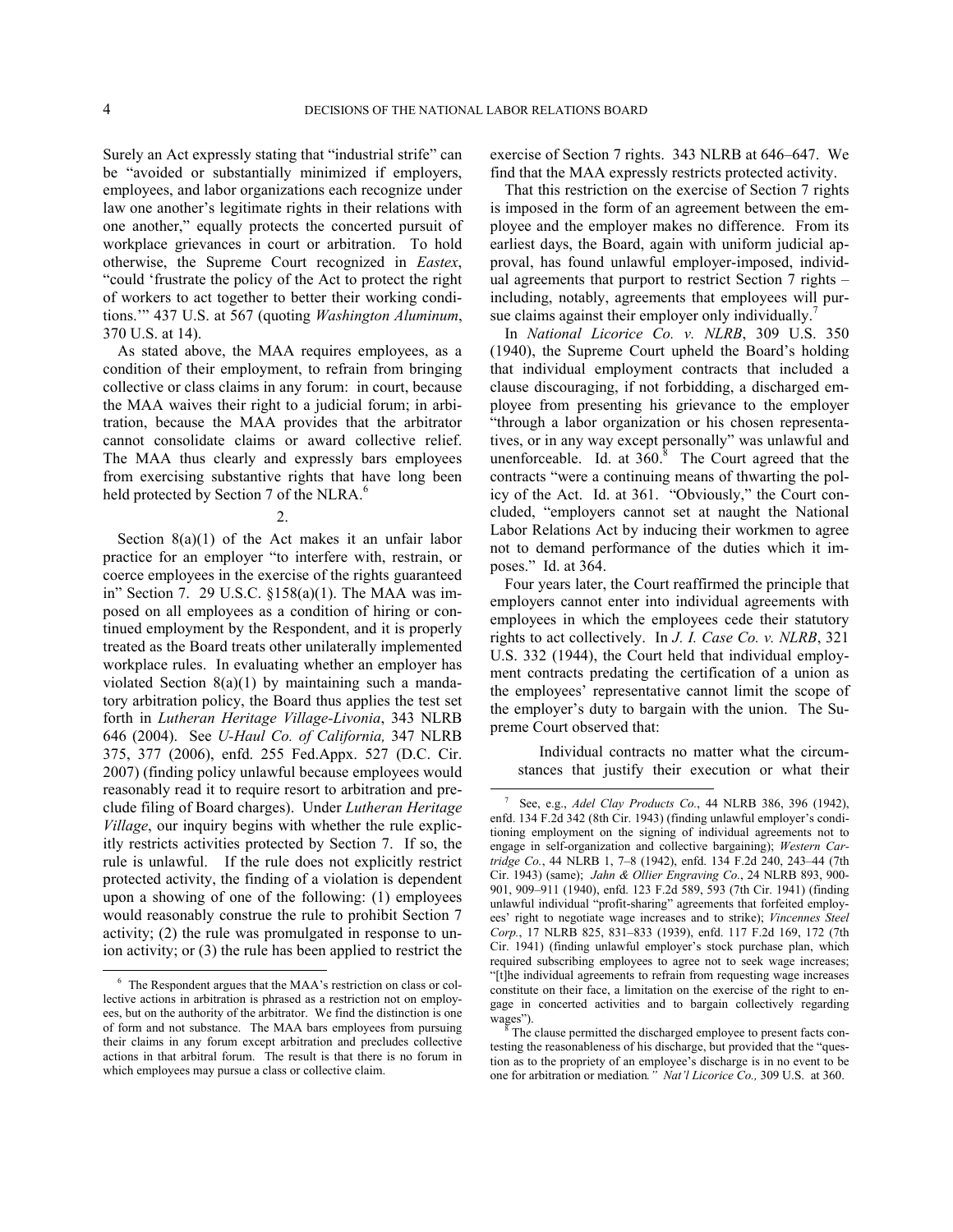terms, may not be availed of to defeat or delay the procedures prescribed by the National Labor Relations Act. . . .

. . . .

Wherever private contracts conflict with [the Board's] functions [of preventing unfair labor practices], they obviously must yield or the Act would be reduced to a futility.

## Id. at 337.

During this same period of time, the Board held unlawful a clause in individual employment contracts that required employees to attempt to resolve employment disputes individually with the employer and then provided for arbitration. *J. H. Stone & Sons*, 33 NLRB 1014 (1941), enfd. in relevant part, 125 F.2d 752 (7th Cir.1942). $9$  "The effect of this restriction," the Board explained, "is that, at the earliest and most crucial stages of adjustment of any dispute, the employee is denied the right to act through a representative and is compelled to pit his individual bargaining strength against the superior bargaining power of the employer." Id. at 1023 (footnote omitted). The Seventh Circuit affirmed the Board's holding, describing the contract clause as a *per se* violation of the Act, even if "entered into without coercion," because it "obligated [the employee] to bargain individually" and was a "restraint upon collective action." *NLRB v. Stone*, 125 F.2d 752, 756 (7th Cir. 1942).<sup>[10](#page-4-1)</sup> These precedents compel the conclusion that the MAA violates the NLRA.

Just as the substantive right to engage in concerted activity aimed at improving wages, hours or working conditions through litigation or arbitration lies at the core of the rights protected by Section 7, the prohibition of individual agreements imposed on employees as a means of requiring that they waive their right to engage in pro-

<span id="page-4-0"></span> $\overline{a}$ 

tected, concerted activity lies at the core of the prohibitions contained in Section 8. Understanding why this is so requires consideration of the origins of Section 7 rights. In construing the NLRA, we must "reconstitute the gamut of values current at the time when the words [of the statute] were uttered." *National Woodwork Mfrs. Assn. v. NLRB*, 386 U.S. 612, 620 & fn. 5 (1967).

Modern Federal labor policy begins not with the NLRA, but with earlier legislation, the Norris-LaGuardia Act of  $1932$ ,<sup>[11](#page-4-2)</sup> which aimed to limit the power of Federal courts both to issue injunctions in labor disputes and to enforce "yellow dog" contracts prohibiting employees from joining labor unions.<sup>[12](#page-4-3)</sup> Thus, Congress has aimed to prevent employers from imposing contracts on individual employees requiring that they agree to forego engaging in concerted activity since before passage of the NLRA.

In fact, the provisions of the Norris-LaGuardia Act prohibit the enforcement of a broad array of "yellow dog"-like contracts, including agreements comparable to that at issue here. Section 2 of the Norris-LaGuardia Act, which declares the "public policy of the United States," observes that the "individual unorganized worker is commonly helpless to exercise actual liberty of contract and to protect his freedom of labor, and thereby to obtain acceptable terms and conditions of employment." 29 U.S.C. § 102. Accordingly, Congress determined that workers should "have full freedom of association" and "shall be free from the interference, restraint, or coercion of employers" in "concerted activities for the purpose of collective bargaining *or other mutual aid or protection*." Id. (emphasis added). In turn, Section 3 of the statute provides that "*any* . . . undertaking or promise in conflict with the public policy declared in" Section 2—not only the "yellow dog" contract—"is declared to be contrary to the public policy of the United States, shall not be enforceable in any court of the United States and shall not afford any basis for the granting of legal or equitable relief by any such court." 29 U.S.C. § 103 (emphasis added). In specifying what acts are *not* subject to restraining orders or injunctions, Section 4 of the statute identifies various types of activity, whether undertaken "singly or in concert," including "[b]y all lawful means aiding any person participating or interested in any labor dispute who . . . is *prosecuting, any action or* 

 $\overline{a}$ 

<sup>&</sup>lt;sup>9</sup> Paragraph 8 of the contract read:

<sup>8.</sup> ADJUSTMENTS. The Company will endeavor to adjust with the Employee all complaints and disputes by negotiation, if possible. If it cannot be so adjusted, the Employee hereby selects \_\_\_\_\_\_\_\_\_ as his representative and arbitrator, and the Company selects its superintendent as its representative and they shall promptly hear and adjust all such complaints, or failing to do so shall select a third disinterested arbitrator, which three shall promptly hear, adjust and arbitrate every such complaint or dispute. The decision of a majority of such Board to be final on both Employee and Employer.

<sup>33</sup> NLRB at 1023.

<span id="page-4-3"></span><span id="page-4-2"></span><span id="page-4-1"></span><sup>&</sup>lt;sup>10</sup> For contemporary discussion of the case, see Recent Case, Labor Law—National Labor Relations Act – Arbitration Provision in Individual Contract Held to Be Unfair Labor Practice, 55 Harv. L. Rev. 1391, 1392 (1942). The Seventh Circuit's holding was anticipated by its earlier decision in a case involving the same clause in an individual employment contract. *NLRB v. Superior Tanning Co.*, 117 F.2d 881 (7th Cir. 1941), enfg. 14 NLRB 942 (1939).

<sup>&</sup>lt;sup>11</sup> 29 U.S.C. § 101 et seq.

<sup>12</sup> See Edwin E. Witte, *The Federal Anti-Injunction Act*, 16 Minn. L. Rev. 638, 641–647 (1932). Since the enactment of the Norris-LaGuardia Act, all variations of a "yellow-dog" contract are deemed invalid and unenforceable, including "[a]ny promise by a statutory employee to refrain from union activity or to report the union activities of others." *Barrow Utilities & Electric*, 308 NLRB 4, 11 fn. 5 (1992).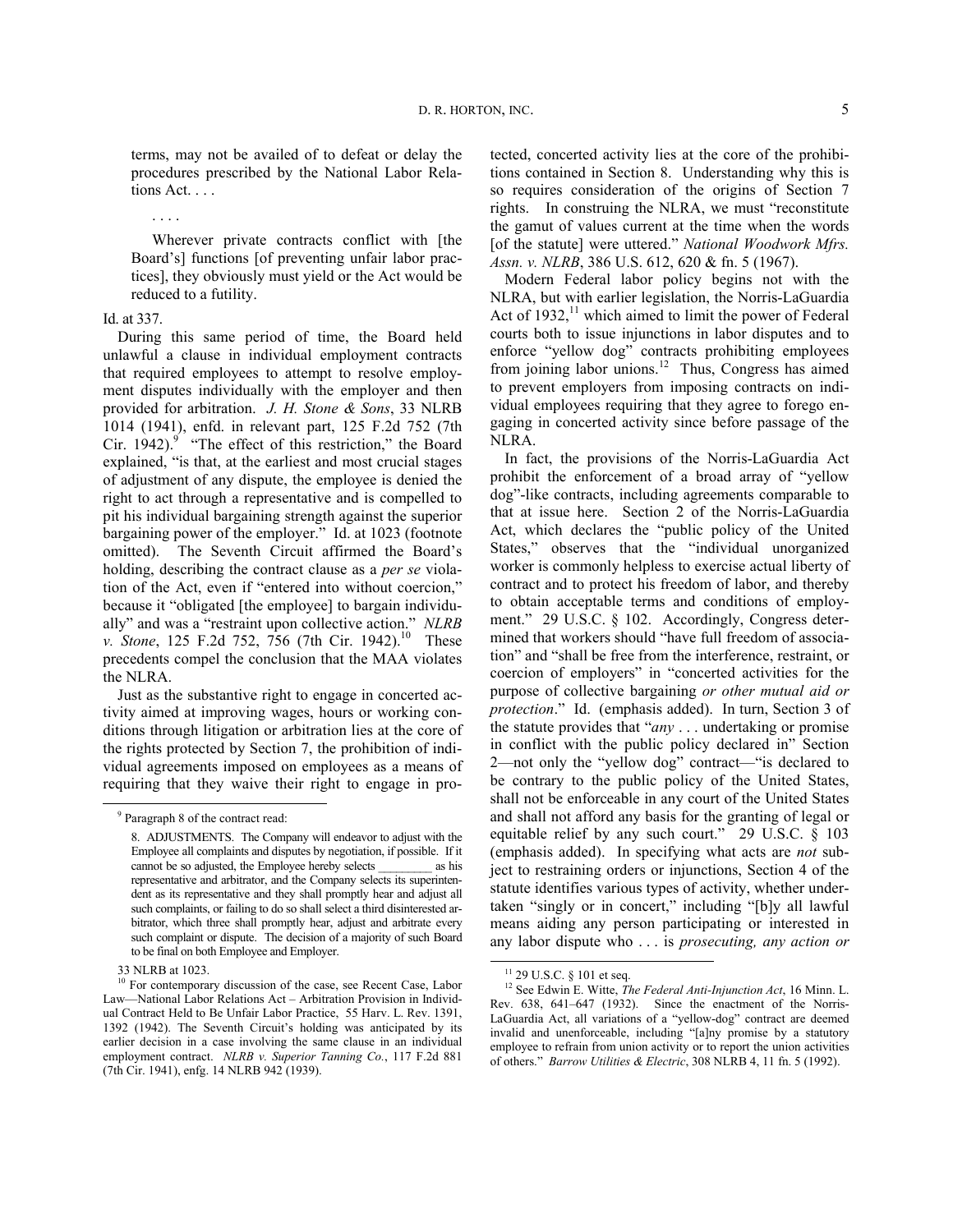$\overline{a}$ 

 $\overline{a}$ 

*suit* in any court of the United States or of any State." 29 U.S.C.  $\S$  104(d) (emphasis added).<sup>[13](#page-5-0)</sup> "Labor dispute," in turn, is broadly defined in Section 13 to include "any controversy concerning terms or conditions of employment." 29 U.S.C. § 113. Finally, Section 15 provides that "[a]ll acts and parts of acts in conflict with the provisions of this chapter are repealed." 29 U.S.C. § 115.

The Norris-LaGuardia Act, in sum, protects concerted employment-related litigation by employees against federal judicial restraint based upon agreements between employees and their employer. Consistent with the terms and policy of the Norris-LaGuardia Act, an arbitration agreement imposed upon individual employees as a condition of employment cannot be held to prohibit employees from pursuing an employment-related class, collective, or joint action in a Federal or State court. Such a lawsuit would involve a "labor dispute" under Section 13 of the Norris-LaGuardia Act: a "controversy concerning terms or conditions of employment." The arbitration agreement, insofar as it sought to prohibit a "lawful means [of] aiding any person participating or interested in" the lawsuit (Sec. 4) such as pursuing or joining a putative class action—would be an "undertaking or promise in conflict with the public policy" of the statute (Sec. 3).

The NLRA, passed in 1935, built upon and expanded the policies reflected in the Norris-LaGuardia Act, echoing much of the language of the earlier law. As the Board has observed, "The law has long been clear that all variations of the venerable 'yellow dog contract' are invalid as a matter of law." *Barrow Utilities & Electric,*  308 NLRB 4, 11 fn. 5 (1992). The agreement at issue here, then, not only bars the exercise of rights at the core of those protected by Section 7, but implicates prohibitions that predate the NLRA and are central to modern Federal labor policy.

# 3.

Some amici contend that employees' Section 7 rights are not impaired by the MAA because employees can still discuss their claims with one another, pool their resources to hire a lawyer, seek advice and litigation support from a union, solicit support from other employees, and file similar or coordinated individual claims. It is true that the MAA does not interfere with employees' right to engage in any of these protected concerted activities. But if the Act makes it unlawful for employers to require employees to waive their right to engage in one form of activity, it is no defense that employees remain able to engage in *other* concerted activities. For example, if an employer refrains from interfering with concerted protests short of a strike, that does not entitle the employer to compel employees, as a condition of their employment, to waive the right to strike. The same is true here.<sup>[14](#page-5-1)</sup>

Several amici urge the Board to endorse the narrow theory of violation set forth in a memorandum issued in 2010 by the then General Counsel ("GC Memo 10–06"), before the complaint issued in this case.<sup>[15](#page-5-2)</sup> GC Memo 10–06 takes the position that a class-action waiver is not *per se* unlawful, so long as the waiver makes clear to employees that they may act concertedly to challenge the waiver itself and will not be subject to retaliation by their employer for doing so. Thus, under the rationale of the GC Memo 10–06, employees are free to bring an employment-related class action lawsuit, but the employer may seek to have the suit dismissed on the ground that the employees executed a valid waiver.<sup>[16](#page-5-3)</sup>

We reject the construction of the Act advanced in GC Memo 10–06 for several reasons. First, it takes the erroneous view that an individual who files a class or collective action typically is engaged in "purely personal" activity outside the scope of Section 7. As explained above, that view is at odds with Board precedent holding that employees' class and collective actions are protected concerted activity in that they seek to initiate concerted activity for mutual aid or protection. The memorandum's position is also clearly wrong as a categorical matter because many class and collective actions are initiated by more than one named plaintiff, i.e., as a result of undeniably concerted activity.

<span id="page-5-1"></span><span id="page-5-0"></span> $13$  The legislative history of the statute describes federal injunctions that prohibited aid to employees who were being evicted from employer-owned housing as a consequence of striking in violation of 'yellow dog" contracts and who challenged their eviction in court:

Federal judges have been in the habit of issuing injunctions restraining outsiders … from doing anything to assist the laborer in a forcible entry and detainer case pending in the State court.

<span id="page-5-3"></span><span id="page-5-2"></span>All persons are enjoined from furnishing bonds to take those cases up on appeal. All persons are enjoined from paying any money in the way of expenses in connection with such litigation in the State courts. The injunctions often go far enough to prevent an attorney from giving any advice to the employee who is trying to hold possession of a house belonging to the employer.

Sen. Rep. No. 163, 72d Cong., 1st Sess. 16 (Feb. 4, 1932).

<sup>&</sup>lt;sup>14</sup> Moreover, the MAA is not a narrow ban on only one form of collective actions, pursuing a class action, but a broad ban on any form of collective litigation, including class and collective actions and even simple joinder of claims.

The Memorandum, which represents the then-General Counsel's advice to the Board's Regional Offices, is not binding on the Board.

 $16$  This is not the theory underlying the complaint in this case. It is also not the theory advanced by the General Counsel during the litigation of this case. Therefore, there is no merit to the suggestion of Amici Equal Employment Advisory Council et al. that the Board is limited to passing on a theory of the case that is consistent with GC Memo 10–06.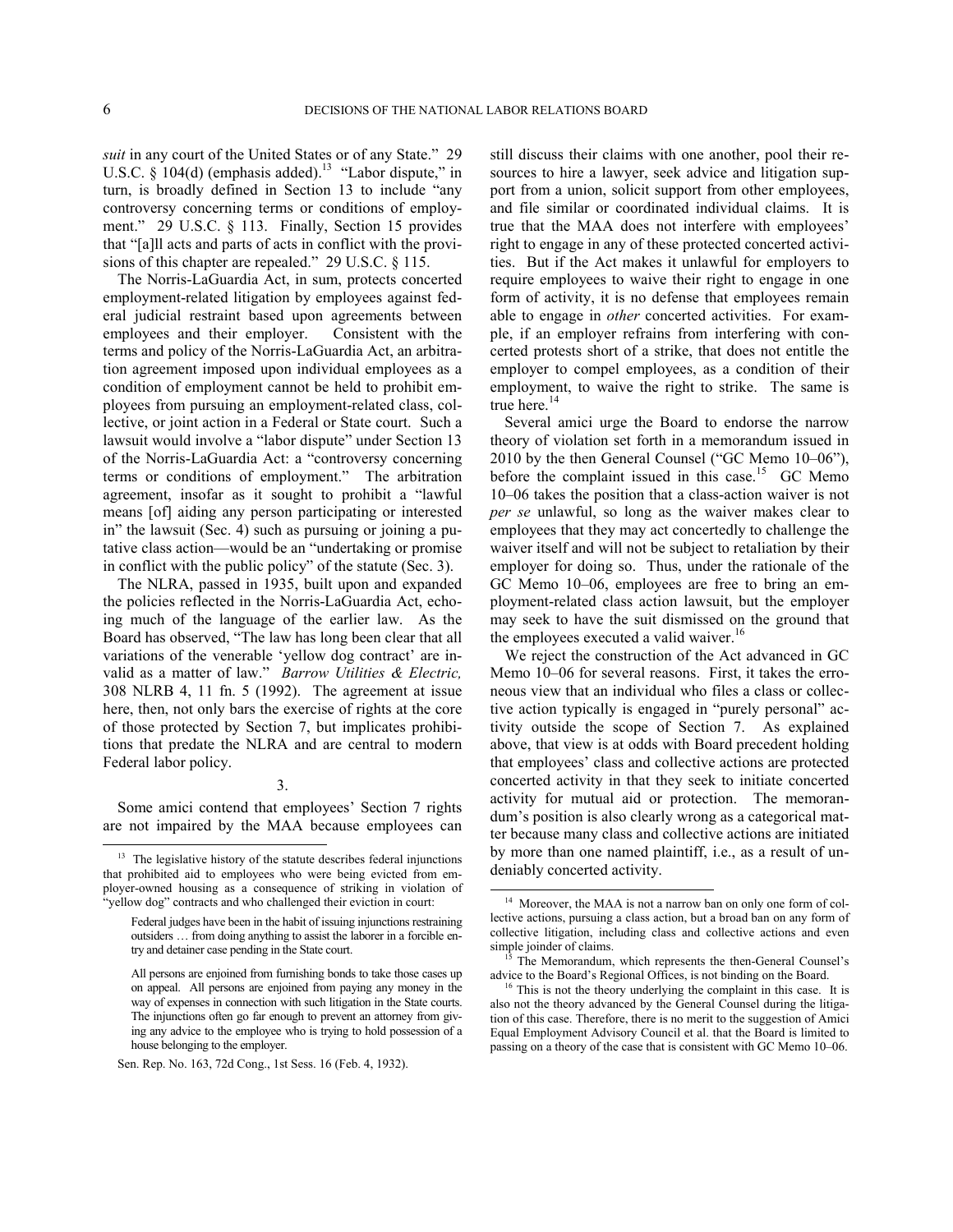Second, GC Memo 10–06 reasons that because choosing to initiate or participate in a class action is a purely individual act, waiving the right to do so is outside the scope of Section 7. At the same time, GC Memo 10–06 states that the wording of mandatory arbitration policies must make clear to employees that their right to act concertedly by pursuing class and collective claims is preserved. If a Section 7 right to litigate concertedly exists, then it defies logic to suggest, as GC Memo 10–06 does, that requiring employees to waive that right does not implicate Section 7. Moreover, the memo's rationale cannot be limited to waivers of the right to file and join class and collective actions. If choosing to initiate or participate in a class or collective action is a purely individual act, so is choosing to initiate or participate in *any* activity protected by Section 7. Based on the logic of GC Memo 10–06, an employer would be privileged to secure prospective individual waivers of *all* future Section 7 activity, including joining a union and engaging in collective bargaining. The memo's rationale is thus untenable.

Third, the memo's requirement that employers must expressly preserve employees' right to file a class or collective action challenging the validity of the required waiver has no substance. That is to say, GC Memo 10– 06 does not state *on what ground* such a challenge might be brought. The memo could not have meant to suggest that the challenge could be based on interference with Section 7 rights, since the position of the memo is that individual class-action waivers do not implicate Section 7. But even assuming that a waiver-validity challenge would have a more than negligible chance of success, the addition of language assuring employees of their right to mount such a challenge, as GC Memo 10-06 requires, would not erase the tendency of the required waiver itself to interfere with the exercise of Section 7 rights. Employees still would reasonably believe that they were barred from filing or joining class or collective action,  $17$ as the arbitration agreement would still expressly state that they waive the right to do so. Employees reasonably would find an assurance that they may do so anyway either confusing or empty, or both: confusing, because employees would be told they have the right to do the very thing they waive the right to do; empty, because mandatory arbitration policies, such as Respondent's, are formal legal documents evidently prepared by, or with the aid of, counsel, and employees reasonably would assume that their employer would not go to the trouble

 $\overline{a}$ 

and expense of drafting and requiring that they execute a legally invalid waiver.

Finally, GC Memo 10–06 recognizes, as it must under *Eastex,* that Section 8(a)(1) would be violated if an employer threatens to retaliate against an employee for filing a class or collective action. It fails to recognize, however, that this basic principle is fundamentally at odds with the memo's ultimate conclusion. When, as here, employers require employees to execute a waiver as a condition of employment, there is an implicit threat that if they refuse to do so, they will be fired or not hired. Moreover, as stated above, the applicable test is that set forth in *Lutheran Heritage Village*, and under that test, a policy such as Respondent's violates Section 8(a)(1) because it expressly restricts Section 7 activity or, alternatively, because employees would reasonably read it as restricting such activity. That no employees are expressly threatened, disciplined, or discharged does not immunize the employer under existing precedent. We therefore reject the reasoning in GC Memo 10–06.

# *B. There Is No Conflict between the NLRA and the FAA Under the Circumstances Presented Here*

Our analysis does not end, however, with the conclusion that the MAA restricts the exercise of rights protected by Federal labor law. The principal argument made by the Respondent and supporting amici is that finding the restriction on class or collective actions unlawful under the NLRA would conflict with the Federal Arbitration Act (FAA). The Respondent and amici contend that the Board has a duty to accommodate the FAA, and that dismissal of the  $8(a)(1)$  allegation is therefore necessary.

<span id="page-6-0"></span><sup>17</sup> See *Bill's Electric*, 350 NLRB 292, 296 (2007) (finding mandatory arbitration policy unlawful under Sec.  $8(a)(1)$  where it reasonably would be read "as substantially restricting" the filing of charges with the Board).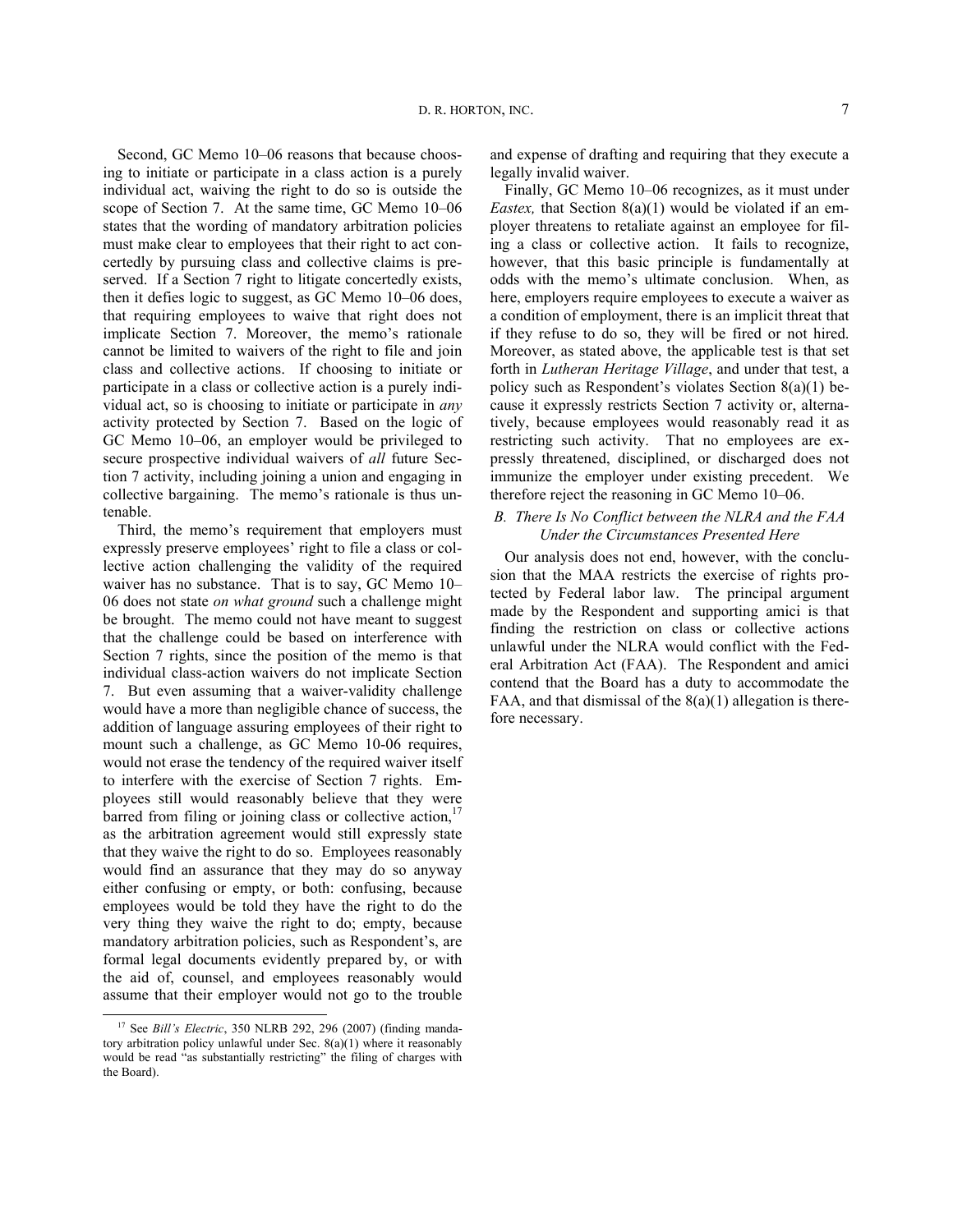1

 $\overline{a}$ 

This is an issue of first impression for the Board.<sup>[18](#page-7-0)</sup> In dismissing the allegation that the class-action waiver was unlawful, the judge cited Supreme Court decisions that he characterized as "reflect[ing] a strong sentiment favoring arbitration as a means of dispute resolution," and circuit court decisions more specifically supporting the use of arbitration to resolve employment disputes. He also observed that there is no Board precedent "holding that an arbitration clause cannot lawfully prevent class action lawsuits or joinder of arbitration claims." None of the decisions cited by the judge, however, involved assertions that an arbitration clause interfered with NLRA rights.

The Board is responsible for administering the NLRA and enforcing the rights that the Act confers. But in doing so, the Board must be and is mindful of any conflicts between the terms or policies of the Act and those of other federal statutes, including the FAA. Where a possible conflict exists, the Board is required, when possible, to undertake a "careful accommodation" of the two statutes. *[Southern Steamship Co. v. NLRB,](https://web2.westlaw.com/find/default.wl?serialnum=1942122830&tc=-1&rp=%2ffind%2fdefault.wl&sv=Split&rs=WLW11.10&db=780&tf=-1&findtype=Y&fn=_top&mt=Westlaw&vr=2.0&pbc=786DBC0C&ordoc=2025847878)* 316 U.S. 31*,*  47 [\(1942\)](https://web2.westlaw.com/find/default.wl?serialnum=1942122830&tc=-1&rp=%2ffind%2fdefault.wl&sv=Split&rs=WLW11.10&db=780&tf=-1&findtype=Y&fn=_top&mt=Westlaw&vr=2.0&pbc=786DBC0C&ordoc=2025847878). That does not mean, of course, that the Act must automatically yield to the FAA—or the other way around. Instead, when two federal statutes "are capable of co-existence," both should be given effect "absent a clearly expressed congressional intention to the contrary." *Morton v. Mancari*, 417 U.S. 535, 551 (1974). Thus, when circumstances arise that present a conflict between the underlying purposes of the Act and those of another federal statute, the Board has recognized that the issue must be resolved in a way that accommodates the policies underlying both statutes to the greatest extent possible. *Direct Press Modern Litho*, 328 NLRB 860, 861 (1999); *Image Systems*, 285 NLRB 370, 371  $(1987)$  $(1987)$  $(1987)$ .<sup>19</sup> For the reasons that follow, we conclude that finding the MAA unlawful, consistent with the wellestablished interpretation of the NLRA and with core principles of Federal labor policy, does not conflict with the letter or interfere with the policies underlying the FAA and, even if it did, that the finding represents an appropriate accommodation of the policies underlying the two statutes.

# 1. The FAA

The FAA was originally enacted in 1925. Its general intent was to "reverse the longstanding judicial hostility to arbitration agreements" and to place private arbitration agreements "upon the same footing as other contracts." *Gilmer v. Interstate/Johnson Lane Corp.*, 500 U.S. 20, 24 (1991). The FAA manifests "a liberal federal policy favoring arbitration agreements." *Moses H. Cone Mem. Hosp. v. Mercury Constr. Corp.*, 460 U.S. 1, 24 (1983). It further requires that "questions of arbitrability must be addressed with a healthy regard for the federal policy favoring arbitration." Id. The FAA's primary substantive provision, Section 2, states in relevant part:

A written provision in any maritime transaction or a contract evidencing a transaction involving commerce to settle by arbitration a controversy thereafter arising out of such contract or transaction, or the refusal to perform the whole or any part thereof, or an agreement in writing to submit to arbitration an existing controversy arising out of such a contract, transaction, or refusal,

<span id="page-7-0"></span><sup>&</sup>lt;sup>18</sup> Various amici supporting the Respondent cite two decisions in which Federal district courts have been presented with the issue and have ruled that a class-action waiver does not violate the NLRA: *Slawienski v. Nephron Pharmaceutical Corp.*, No. 1:10-CV-0460-JEC, 2010 WL 5186622 (N.D. Ga. Dec. 9, 2010), and *Webster v. Perales*, No. 3:07-CV-00919-M, 2008 WL 282305 (N.D. Tex. Feb. 1, 2008). Although the results in those cases favor the Respondent, the courts' reasoning does not.

<span id="page-7-1"></span>In *Slawienski*, the district court simply wrote protected concerted activity other than union activity out of Sec. 7 altogether: "There is no legal authority," the court said, "to support plaintiff's position [that the arbitration agreement violates Sec. 8(a)(1)]. The relevant provisions of the NLRA . . . deal solely with an employee's right to participate in union organizing activities." In support of that claim, the court quoted Sec. 7 but omitted the provision that protects "concerted activities for the purpose of . . . other mutual aid or protection." The court then missed the point of the plaintiff's argument, saying that Sec. 7 rights were not implicated because plaintiff and those who would "opt in" to the collective action were pursuing FLSA claims, not claims under the NLRA. *Slawienski*, supra slip op. at \*2.

In *Webster*, the employer required plaintiffs to sign an arbitration agreement as a condition, not of employment, but of enrolling in an injury benefit plan. The district court found that the class-action waiver was not unlawful under Sec. 8(a)(1) because (a) plaintiffs "expressly acknowledged that their agreement to arbitrate was made voluntarily and without duress, pressure, or coercion," and (b) the employer did not "threaten[ ] to terminate" employees who refused to sign the arbitration agreement. *Webster*, supra slip op. at \*4. Whether or not *Webster* was correctly decided, here, in contrast to that case, signing the MAA was a condition of employment.

<sup>19</sup> The Respondent, citing *Hoffman Plastic Compounds, Inc. v. NLRB*, 535 U.S. 137 (2002), contends that whenever the Board's choice of remedies has conflicted with another federal statute or policy, the Board has been required to yield. The Respondent quotes the *Hoffman*  Court's statement that it had "never deferred to the Board's remedial preferences where such preferences potentially trench upon federal statutes and policies unrelated to the NLRA." 535 U.S. at 144. We do not understand the Court's statement to suggest that the Board's exercise of remedial discretion under the NLRA must always yield to the policies underlying other federal statutes no matter how important the chosen remedy is to vindication of rights protected by the NLRA. Such a result obviously would violate the principle that the Federal "courts are not at liberty to pick and choose among congressional enactments." *Morton*, supra 417 U.S. at 551. Moreover, our holding here is that the MAA violates the substantive terms of the NLRA; it does not rest on an exercise of remedial discretion. Finally, our holding here does not require the FAA to yield to the NLRA, but represents an accommodation of the two statutes. In short, nothing in *Hoffman* precludes this result.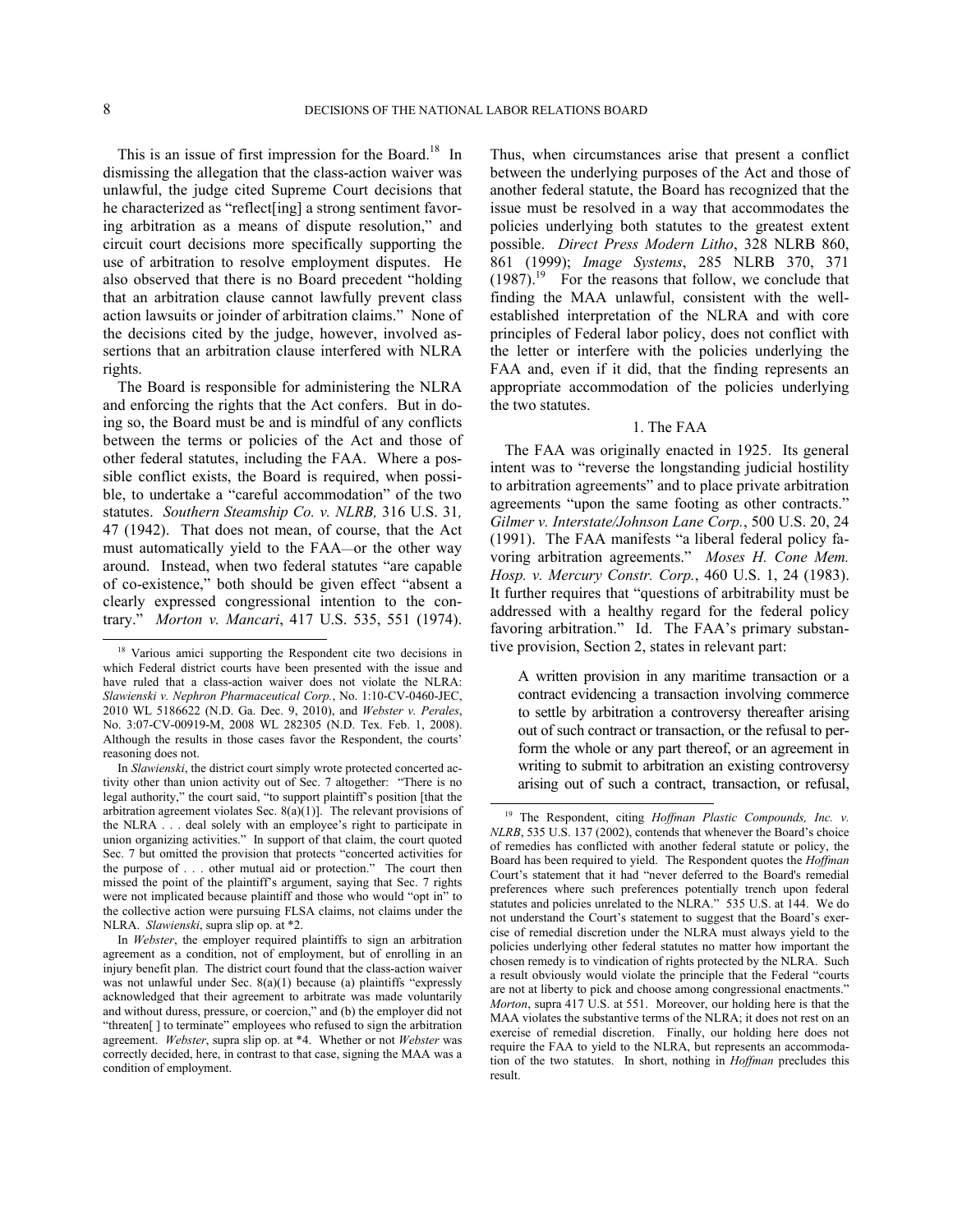shall be valid, irrevocable, and enforceable, save upon such grounds as exist at law or in equity for the revocation of any contract.

9 U.S.C.  $\S 2^{20}$  $\S 2^{20}$  $\S 2^{20}$  The FAA permits the enforcement of private arbitration agreements, but those agreements remain subject to the same defenses against enforcement to which other contracts are subject.

An agreement falling within the terms of the FAA may provide for arbitration of federal statutory claims. See *Gilmer*, supra. The Supreme Court has repeatedly emphasized, however, that the FAA protects the right of parties to agree to resolve statutory claims in an arbitral forum so long as "a party does not forgo the substantive rights afforded by the statute." *Gilmer*, supra at 26 (quoting *Mitsubishi Motors Corp. v. Soler Chrysler-Plymouth*, 473 U.S. 614, 628 (1985)). Thus, arbitration may substitute for a judicial forum only so long as the litigant can effectively vindicate his or her statutory rights through arbitration. *Gilmer*, supra at 28 (quoting *Mitsubishi*, supra at 637).

2. Holding that the MAA violates the NLRA does not conflict with the FAA or undermine the policy underly-

ing the FAA

<span id="page-8-1"></span>Holding that the MAA violates the NLRA does not conflict with the FAA or undermine the pro-arbitration policy underlying the FAA under the circumstances of this case for several reasons. First, the purpose of the FAA was to prevent courts from treating arbitration agreements less favorably than other private contracts. The Supreme Court, as explained, has made clear that "[w]herever private contracts conflict with [the] functions" of the National Labor Relations Act, "they obviously must yield or the Act would be reduced to a futility." *J. I. Case Co,* supra 321 U.S. at 337. To find that an arbitration agreement must yield to the NLRA is to treat it no worse than any other private contract that conflicts with Federal labor law. The MAA would equally violate the NLRA if it said nothing about arbitration, but merely required employees, as a condition of employ-

-

ment, to agree to pursue any claims in court against the Respondent solely on an individual basis. It is thus clear that our holding, that the MAA conflicts with the NLRA, does not rest on "defenses that apply only to arbitration or that derive their meaning from the fact that an agreement to arbitrate is at issue." *AT&T Mobility v. Concepcion*, 131 S.Ct. 1740, 1746 (2011).

Second, the Supreme Court's jurisprudence under the FAA, permitting enforcement of agreements to arbitrate federal statutory claims, including employment claims, makes clear that the agreement may not require a party to "forgo the substantive rights afforded by the statute." *Gilmer*, supra at 26. The question presented in this case is *not* whether employees can effectively vindicate their statutory rights under the Fair Labor Standards Act in an arbitral forum. See *Gilmer*, supra.<sup>[21](#page-8-1)</sup> Rather, the issue here is whether the MAA's categorical prohibition of joint, class, or collective federal state or employment law claims in any forum directly violates the substantive rights vested in employees by Section 7 of the NLRA.

*Gilmer* addresses neither Section 7 nor the validity of a class action waiver. The claim in *Gilmer* was an individual one, not a class or collective claim, and the arbitration agreement contained no language specifically

The Court noted that not all statutory claims will be appropriate for arbitration, but that, "having made the agreement to arbitrate, the party should be held to it unless Congress itself has evinced an intention to preclude a waiver of judicial remedies for the statutory rights at issue." 500 U.S. at 26 (quoting *Mitsubishi Motors,* 473 U.S. at 628). The Court stated that such intent, if it exists, must be shown by the party seeking to avoid arbitration, and will be found "in the text of the ADEA, its legislative history, or "an 'inherent conflict' between arbitration and the ADEA's underlying purposes." Id. (quoting *Shearson/American Express v. McMahon*, 482 U.S. 220, 227 (1987)).

The plaintiff in *Gilmer* conceded there was no contrary intent in the ADEA or its legislative history. The Court therefore focused on whether there was an "inherent conflict" and found none. The Court acknowledged the public policies underlying the ADEA, but found that "so long as the prospective litigant effectively may vindicate [his or her] statutory cause of action in the arbitral forum, the statute will continue to serve both its remedial and deterrent function." Id. at 28 (quoting *Mitsubishi*, supra at 637). The Court then found that arbitration would not undermine the EEOC's role in enforcing the ADEA, because, inter alia, an individual ADEA claimant can still file a charge with the EEOC, and the EEOC has independent authority to investigate even absent a charge. Id. at 28–29. The Court also rejected various challenges to the adequacy of arbitration generally, finding those arguments "out of step" with current policy. Id. at 30.

<span id="page-8-0"></span> $20$  Sec. 1 of the statute exempts "contracts of employment of seamen, railroad employees, or any other class of workers engaged in foreign or interstate commerce." 9 U.S.C. § 1. That exemption – which is not at issue in this case -- has been construed by the Supreme Court, based on the statutory language, to cover only "contracts of employment of transportation workers." *Circuit City Stores, Inc. v. Adams*, 532 U.S. 105, 119 (2001). The "legislative record on the § 1 exemption is quite sparse." Id. at 119. It seems fair to say, if immaterial to the Court's construction of the FAA, that the legislative history contains no discussion evincing a congressional intent to bring employment contracts of any sort under the statute. See id. at 119–121; see also id. at 125–128 (dissent of Justice Stevens, arguing that legislative history demonstrates congressional intent, in response to concerns of organized labor, to exclude all employment contracts from FAA).

<sup>&</sup>lt;sup>21</sup> In *Gilmer*, the Supreme Court held that a claim under the Age Discrimination in Employment Act (ADEA) could be subjected to compulsory arbitration pursuant to an agreement in a securities registration application.

The plaintiff, employed as a financial services manager, had registered as a securities representative with several stock exchanges, and the registration application provided for arbitration in accordance with the rules of the various exchanges. After being discharged by his employer, the plaintiff brought an action in Federal court alleging that his termination violated the ADEA.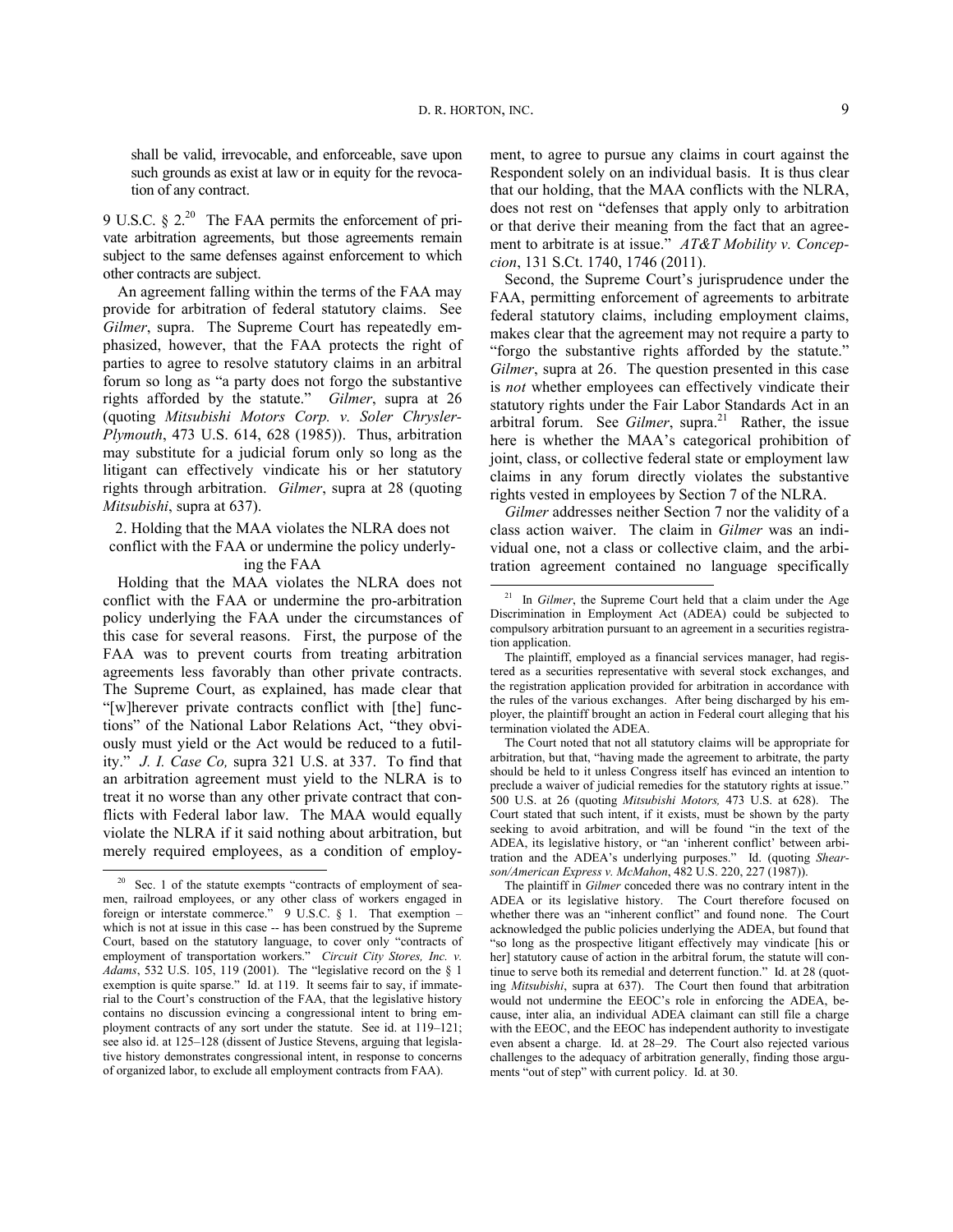-

 $\overline{a}$ 

waiving class or collective claims.<sup>[22](#page-9-0)</sup> Here, although the underlying claim the Charging Party sought to arbitrate was based on the FLSA (specifically, the Charging Party contends that the Respondent misclassified him and other superintendents as exempt from FLSA requirements), the right allegedly violated *by the MAA* is not the right to be paid the minimum wage or overtime under the FLSA, but the right to engage in collective action under the NLRA. Thus, the question presented in this case is not whether employees can effectively vindicate their rights under the FLSA in arbitration despite a prohibition against class or collective proceedings, but whether employees can be required, as a condition of employment, to enter into an agreement waiving their rights under the NLRA.<sup>[23](#page-9-1)</sup>

Any contention that the Section 7 right to bring a class or collective action is merely "procedural" must fail. The right to engage in collective action—including collective *legal* action—is the core substantive right protected by the NLRA and is the foundation on which the Act and Federal labor policy rest. The Respondent and supporting amici argue that class-action waivers do not implicate substantive rights under Section 7 because the right of a litigant to employ the class action procedures of Federal Rule of Civil Procedure 23 (or in corresponding State rules) or the collective action procedures under the FLSA (29 U.S.C.  $\S$  216(b)) "is a procedural right only, ancillary to the litigation of substantive claims." *Deposit Guaranty National Bank v. Roper*, 445 U.S. 326, 332 (1980). There is no substantive Section 7 right to maintain a class or collective action, the Respondent and amici contend. To the extent they mean that there is no Section 7 right to class certification, they are surely cor-rect.<sup>[24](#page-9-2)</sup> Whether a class is certified depends on whether the requisites for certification under Rule 23 have been met. But that is not the issue in this case. The issue here is whether Respondent may lawfully condition employment on employees' waiving their right under the NLRA to take the collective action inherent in seeking class certification, whether or not they are ultimately successful under Rule 23. Rule 23 may be a procedural rule, but the Section 7 right to act concertedly by invoking Rule 23, Section 216(b), or other legal procedures is not.

The Respondent and amici also cite *14 Penn Plaza LLC v. Pyett*, 556 U.S. 247, 129 S.Ct. 1456 (2009), in which the Supreme Court held that a union, in collective bargaining, may agree to an arbitration clause that waives employees' rights to bring an action in court alleging employment discrimination under Title VII and the ADEA. It is well settled, however, that a properly certified or recognized union may waive certain Section 7 rights of the employees it represents—for example, the right to strike—in exchange for concessions from the employer. See, e.g., *Mastro Plastics Corp. v. NLRB*, 350 U.S. 270, 280 (1956). The negotiation of such a waiver stems from an *exercise* of Section 7 rights: the collective-bargaining process. Thus, for purposes of examining whether a waiver of Section 7 rights is unlawful, an arbitration clause freely and collectively bargained between a union and an employer does not stand on the same footing as an employment policy, such as the MAA, imposed on individual employees by the employer as a condition of employment. Although the Court in *Penn Plaza* stated that it saw no "distinction between the status of arbitration agreements signed by an individual employee and those agreed to by a union representative,"

<span id="page-9-0"></span><sup>&</sup>lt;sup>22</sup> The plaintiff did argue that enforcing his arbitration agreement was inconsistent with the ADEA because "arbitration procedures . . . do not provide for . . . class actions*."* Gilmer, 500 U.S. at 32. But the Court pointed out that the arbitration rules actually at issue in *Gilmer* "provide for collective proceedings." Id. The Court, in dicta, then stated, "the fact that the [ADEA] provides for the possibility of collective action does not mean that individual attempts at conciliation were intended to be barred." The Court's evaluation of the intention behind the ADEA is not relevant to the question of compelled waiver of NLRA rights at issue here.

<span id="page-9-2"></span><span id="page-9-1"></span> $23$  The court decisions holding that FLSA claims can be vindicated effectively in an arbitral forum are therefore inapposite. See, e.g., *Carter v. Countrywide Credit Industries, Inc.*, 362 F.3d 294, 297-298 (5th Cir. 2004) (finding no evidence that Congress intended to preclude individual arbitration of FLSA claims); *Adkins v. Labor Ready, Inc.*, 303 F.3d 496, 503, 506 (4th Cir. 2002) (same); *Kuehner v. Dickinson & Co.*, 84 F.3d 316, 319–320 (9th Cir. 1996) (same). In any event, that issue remains unsettled. See, e.g., *Raniere v. Citigroup, Inc*., 11 Civ 2448, 2011 WL 5881926, at \*12-17 (S.D.N.Y. Nov. 22, 2011) (right to proceed collectively under FLSA cannot be waived); *Sutherland v. Ernst & Young LLP*, 768 F. Supp. 2d 547 (S.D.N.Y. 2011) (finding class-action waiver provision unenforceable where prohibitive cost of pursuing FLSA claim on an individual basis precluded plaintiff from effectively vindicating her statutory rights). We note that the Secretary of Labor and the EEOC, in an amicus brief filed with the Board, argue that at least in some cases, FLSA rights *cannot* be properly vindicated absent the ability to proceed collectively. If it were necessary to decide that issue here, there might be reason to defer to the judgment of those agencies, see, e.g., *Kingston Constructors*, 332 NLRB 1492, 1500– 1501 & fn. 57 (2000), which are responsible for administering and enforcing the FLSA, but our holding rests on an entirely separate ground.

<sup>&</sup>lt;sup>24</sup> Nothing in our holding guarantees class certification; it guarantees only employees' opportunity to pursue without employer coercion, restraint or interference such claims of a class or collective nature as may be available to them under Federal, State or local law. Employees who seek class certification in Federal court will still be required to prove that the requirements for certification under Rule 23 are met, and their employer remains free to assert any and all arguments against certification (other than the MAA). Further, if an employee seeks class certification and fails–in other words, if the court determines that the claim fails to meet the requirements of Rule 23 and therefore must be pursued individually rather than as a class action–the resulting action would be subject to dismissal under the MAA in favor of arbitration.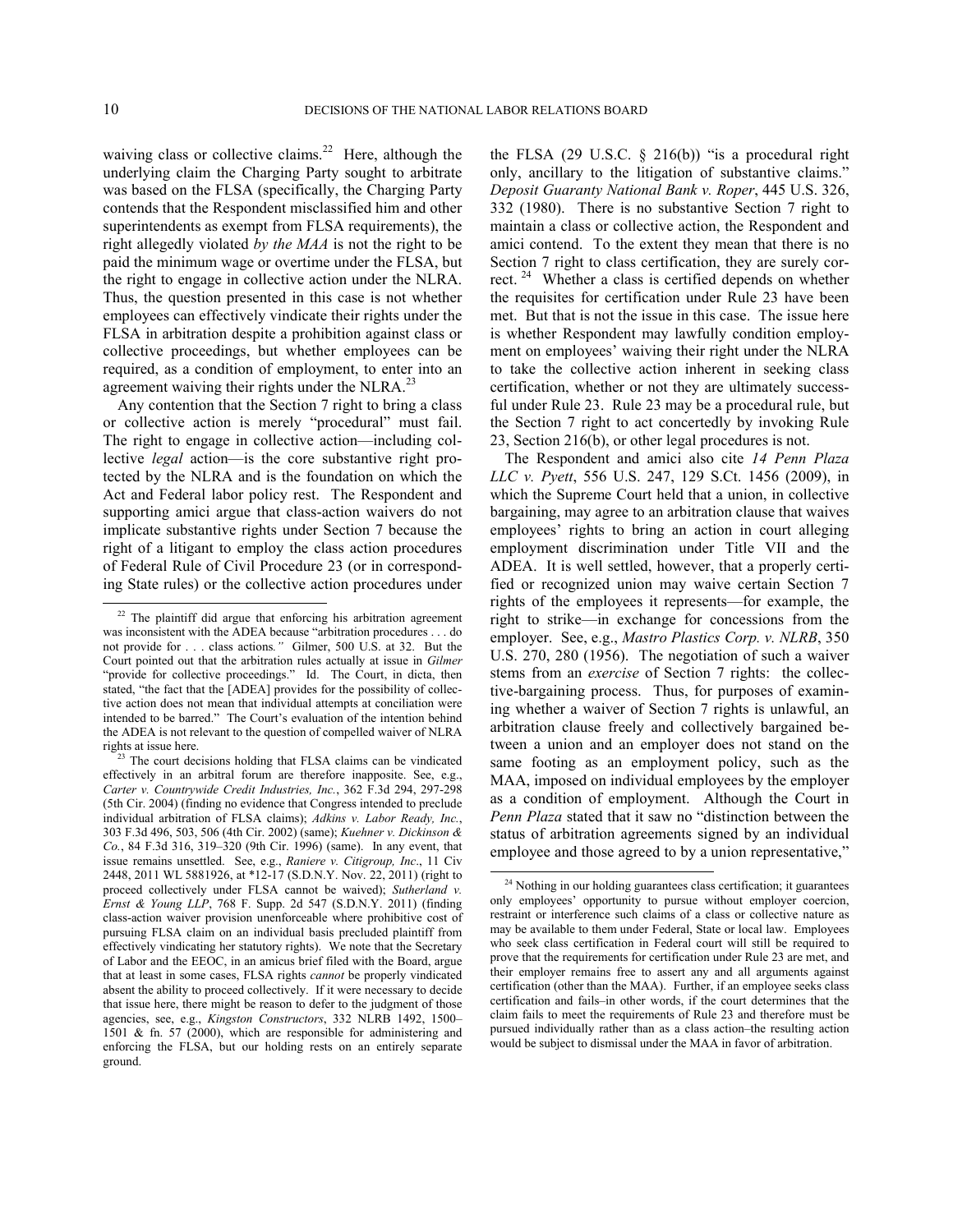see 556 U.S. at \_\_\_, 129 S.Ct. at 1465, the Court was addressing a different question: whether the agreement, to which only the union was party, improperly waived employees' *individual* rights under Title VII and the ADEA, not their right to engage in concerted activity under the NLRA. Furthermore, the Court emphasized that the decision to arbitrate Title VII and ADEA claims does not amount to a decision to forgo those statutes' substantive guarantees against workplace discrimination. Id. at 1464 fn. 5. That statement highlights the material distinction between the present case, on the one hand, and, on the other, *Penn Plaza* and other cases applying *Gilmer's* analytical framework: here, a requirement that employees' work-related claims be resolved through arbitration on an individual basis only *does* amount to a requirement that employees forgo the NLRA's substantive protections.

Accordingly, finding the MAA's class-action waiver unlawful does not conflict with the FAA, because the waiver interferes with substantive statutory rights under the NLRA, and the intent of the FAA was to leave substantive rights undisturbed. Stated another way, under *Gilmer*, there is an inherent conflict between the NLRA and the MAA's waiver of the right to proceed collectively in any forum.

Third, nothing in the text of the FAA suggests that an arbitration agreement that is inconsistent with the NLRA is nevertheless enforceable. To the contrary, Section 2 of the FAA, quoted above, provides that arbitration agreements may be invalidated in whole or in part upon any "grounds as exist at law or in equity for the revocation of any contract." This clause is fully consistent with the FAA's general intent to place arbitration agreements on the same footing as other contracts. Entirely apart from the Supreme Court's teachings in *National Licorice* and *J. I. Case,* supra—cases invalidating private agreements that restricted NLRA rights—it is a defense to contract enforcement that a term of the contract is against public policy. See, e.g., *Town of Newton v. Rumery*, 480 U.S. 386, 392 (1987). In fact, this principle has been specifically followed in relation to contract provisions violating the NLRA.

<span id="page-10-0"></span>[It is . . . well established . . . that a federal court has](http://factfinder.census.gov/servlet/IBQTable?_bm=y&-geo_id=D&-ds_name=SB0700CSA01&-_lang=en) a duty to determine whether a contract violates federal law before enforcing it. "The power of the federal courts to enforce the terms of private agreements is at all times exercised subject to the restrictions and limitations of the public policy of the United States as manifested in . . . federal statutes. . . . Where the enforcement of private agreements would be violative of that policy, it is the obligation of courts to refrain from

such exertions of judicial power." *Hurd* v. *[Hodge](http://www.lexis.com/research/buttonTFLink?_m=bc074bde39aa4b7e4dd551fe2022ef9f&_xfercite=%3ccite%20cc%3d%22USA%22%3e%3c%21%5bCDATA%5b455%20U.S.%2072%5d%5d%3e%3c%2fcite%3e&_butType=3&_butStat=2&_butNum=169&_butInline=1&_butinfo=%3ccite%20cc%3d%22USA%22%3e%3c%21%5bCDATA%5b334%20U.S.%2024%2c%2034%5d%5d%3e%3c%2fcite%3e&_fmtstr=FULL&docnum=1&_startdoc=1&wchp=dGLbVzk-zSkAb&_md5=04adc6df57166e9e3410062e3c64736a)*, 334 [U.S. 24, 34-35 \(1948\) \(](http://www.lexis.com/research/buttonTFLink?_m=bc074bde39aa4b7e4dd551fe2022ef9f&_xfercite=%3ccite%20cc%3d%22USA%22%3e%3c%21%5bCDATA%5b455%20U.S.%2072%5d%5d%3e%3c%2fcite%3e&_butType=3&_butStat=2&_butNum=169&_butInline=1&_butinfo=%3ccite%20cc%3d%22USA%22%3e%3c%21%5bCDATA%5b334%20U.S.%2024%2c%2034%5d%5d%3e%3c%2fcite%3e&_fmtstr=FULL&docnum=1&_startdoc=1&wchp=dGLbVzk-zSkAb&_md5=04adc6df57166e9e3410062e3c64736a)footnotes omitted).

*Kaiser Steel Corp. v. Mullins*, 455 U.S. 72, 83–84 (1982).

Courts presented with such a defense apply a balancing test: where the interest in favor of enforcing a contract term is outweighed by a public policy against enforcement, the term is unenforceable. Restatement (2d) of Contracts §178(1). In assessing the weight to be given to the respective interests, one must consider "the strength of the public policy as manifested by legislation" and "the likelihood that a refusal to enforce the term will further that policy." Id. § 178(3). As explained above, Section 7 of the NLRA manifests a strong federal policy protecting employees' right to engage in protected concerted action, including collective pursuit of litigation or arbitration. Moreover, Section 8(a)(1) and other provisions of the NLRA derived from the earlier Norris-LaGuardia Act manifest a strong federal policy against agreements in the nature of yellow-dog contracts, in which individual employees are required, as a condition of employment, to cede their right to engage in such collective action. A refusal to enforce the MAA's classaction waiver would directly further these core policies underlying the NLRA.

A policy associated with the FAA and arguably in tension with the policies of the NLRA was explained by the Supreme Court in *AT&T Mobility v. Concepcion*, supra at 1748: The "overarching purpose of the FAA . . . is to ensure the enforcement of arbitration agreements according to their terms so as to facilitate streamlined proceedings." The "switch from bilateral to class arbitration," the Court stated, "sacrifices the principal advantage of arbitration—its informality." Id. at 1750. But the weight of this countervailing consideration was considerably greater in the context of *AT&T Mobility* than it is here for several reasons. *AT&T Mobility* involved the claim that a class-action waiver in an arbitration clause of any contract of adhesion in the State of California was unconscionable. Here, in contrast, only agreements between employers and their own employees are at stake. As the Court pointed out in *AT&T Mobility*, such contracts of adhesion in the retail and services industries might cover "tens of thousands of potential claimants." Id. at 1752. The average number of employees employed by a single employer, in contrast, is  $20,25$  $20,25$  and most class-wide em-

<sup>&</sup>lt;sup>25</sup> The U.S. Census Bureau reports that in  $2008$  there were 5,930,132 employers (with employees), and those employers employed<br>120.903.551 employees employees. See [http://www.census.gov/econ/smallbus.html.](http://www.census.gov/econ/smallbus.html) Accord: See U.S. Census Bureau, Sector 00: Survey of Business Owners (SBO): Company Statistics Series: Statistics for All U.S. Firms by Geographic Area, Industry, Gender, Ethnicity, and Race: 2007, available at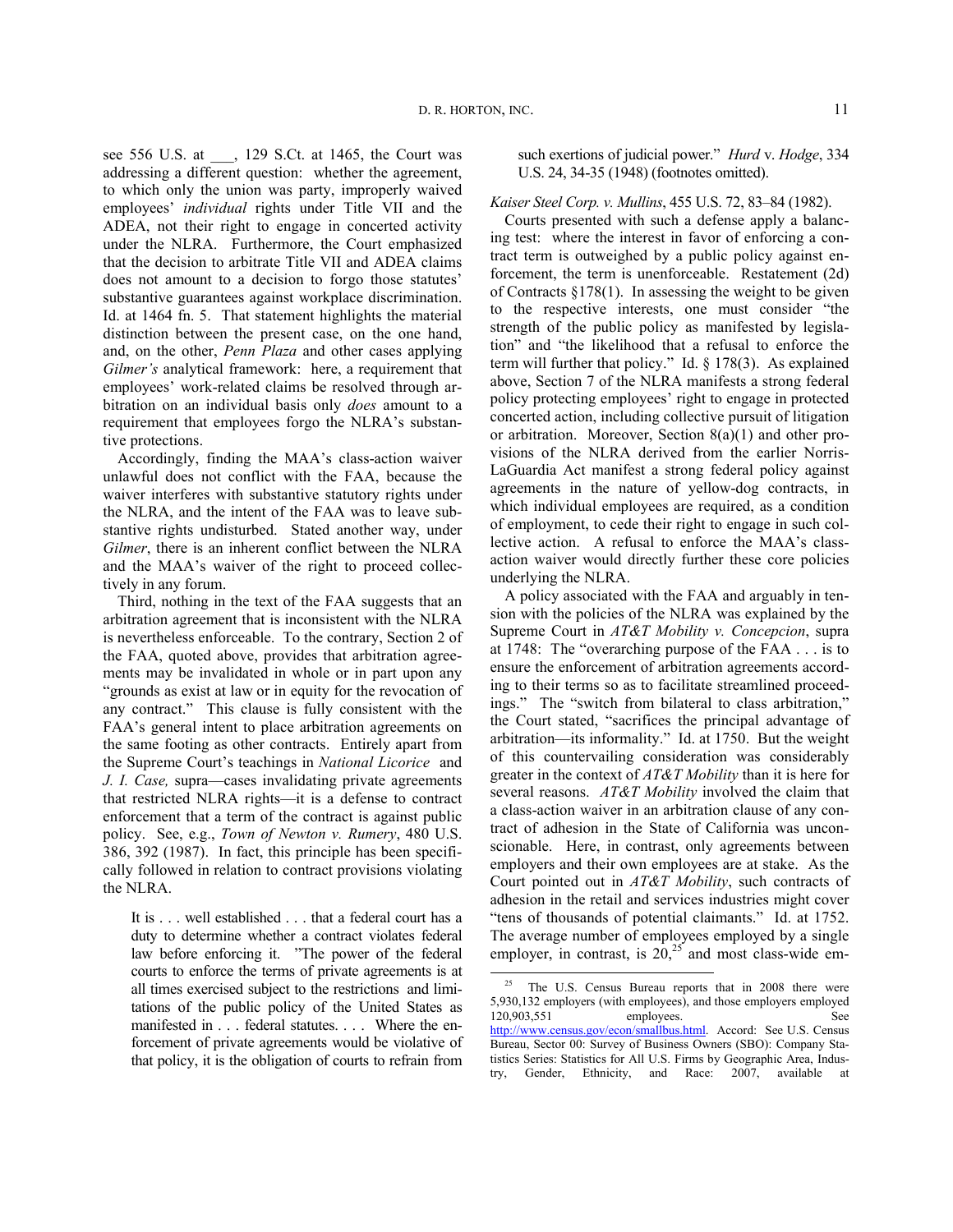l

ployment litigation, like the case at issue here, involves only a specific subset of an employer's employees. A class-wide arbitration is thus far less cumbersome and more akin to an individual arbitration proceeding along each of the dimensions considered by the Court in *AT&T Mobility*—speed, cost, informality, and risk—when the class is so limited in size. 131 S.Ct. at 1751–1752. Moreover, the holding in this case covers only one type of contract, that between an employer and its covered employees, in contrast to the broad rule adopted by the California Supreme Court at issue in *AT&T Mobility*. Accordingly, any intrusion on the policies underlying the FAA is similarly limited.

Thus, whether we consider the policies underlying the two statutes as part of the balancing test required to determine if a term of a contract is against public policy and thus properly considered invalid under Section 2 of the FAA, or as part of the accommodation analysis required by *Southern Steamship*, *Morton*, and other Supreme Court precedent, our conclusion is the same: holding that an employer violates the NLRA by requiring employees, as a condition of employment, to waive their right to pursue collective legal redress in both judicial and arbitral forums accommodates the policies underlying both the NLRA and the FAA to the greatest extent possible.

Finally, even if there were a direct conflict between the NLRA and the FAA, there are strong indications that the FAA would have to yield under the terms of the Norris-LaGuardia Act. As explained above, under the Norris-LaGuardia Act, a private agreement that seeks to prohibit a "lawful means [of] aiding any person participating or interested in" a lawsuit arising out of a labor dispute (as broadly defined) is unenforceable, as contrary to the public policy protecting employees' "concerted activities for . . . mutual aid or protection." To the extent that the FAA requires giving effect to such an agreement, it would conflict with the Norris-LaGuardia Act. The Norris-LaGuardia Act, in turn—passed 7 years *after* the FAA,—repealed "[a]ll acts and parts of act in conflict" with the later statute (Section 15).<sup>[26](#page-11-0)</sup>

http://factfinder.census.gov/servlet/IBQTable?\_bm=y&-geo\_id=D&-

## *C. The Supreme Court's Restriction on Compelling Class Arbitration Is Not Implicated Here*

The Respondent and some amici further argue that holding that the MAA violates the NLRA would be inconsistent with two recent Supreme Court decisions stating that a party cannot be required, without his consent, to submit to arbitration on a classwide basis. See *Stolt-Nielsen S.A. v. AnimalFeeds Int'l Corp.*, 130 S.Ct. 1758, 1775–1776 (2010) (arbitration panel exceeded its authority by permitting class antitrust claim when commercial shipping charter agreement's arbitration clause was silent on class arbitration); *AT&T Mobility v. Concepcion*, 131 S.Ct. 1740, 1751–1753 (2011) (claim that class-action waiver in consumer arbitration agreement was unconscionable under state law was preempted by FAA). Neither case is controlling here. Neither involved the waiver of rights protected by the NLRA or even employment agreements. Furthermore, *AT&T Mobility* involved a conflict between the FAA and state law, which is governed by the Supremacy Clause, whereas the present case involves the argument that two federal statutes conflict. Finally, nothing in our holding here requires the Respondent or any other employer to permit, participate in, or be bound by a class-wide or collective arbitration proceeding.

We need not and do not mandate class arbitration in order to protect employees' rights under the NLRA. Rather, we hold only that employers may not compel employees to waive their NLRA right to collectively pursue litigation of employment claims in *all* forums, arbitral and judicial. So long as the employer leaves open a judicial forum for class and collective claims, employees' NLRA rights are preserved without requiring the availability of classwide arbitration. Employers remain free to insist that *arbitral* proceedings be conducted on an individual basis.

We emphasize the limits of our holding and its basis. Only a small percentage of arbitration agreements are potentially implicated by the holding in this case. First, only agreements applicable to "employees" as defined in the NLRA even potentially implicate Section 7 rights. $27$ 

 $ds$  name=SB0700CSA01&- lang=en . Employers covered by the Act may, on average, employ slightly more employees because only employers engaged in interstate commerce are covered, but that exclusion may be balanced by the exclusion of employers covered by the Railway Labor Act, which on average employ more employees than those covered by the NLRA.

<span id="page-11-1"></span><span id="page-11-0"></span><sup>&</sup>lt;sup>26</sup> In addition, the Supreme Court has held that when two federal statutes conflict, the later enacted statute, here the NLRA, must be understood to have impliedly repealed inconsistent provisions in the earlier enacted statute. *Radzanower v. Touche Ross & Co.*, 426 U.S. 148, 154 (1976); *Chicago & N. W. Ry. Co. v. United Transp. Union.* 402 U.S. 570, 582 fn. 18 (1971); *Posadas v. Nat'l City Bank*, 296 U.S.

III.

<sup>497, 503 (1936)</sup>**;** see also *Tug Allie-B, Inc. v. United States*, 273 F.3d 936, 948 (11th Cir. 2001); Sutherland Stat Const § 51.02 (5th ed.) ("Where two statutes are involved each of which by its terms applies to the facts before the court, the statute which is the more recent of the two irreconcilably conflicting statutes prevails.").

 $27$  Sec. 2(3) of the Act provides that the term "employee" excludes

any individual employed as an agricultural laborer, or in the domestic service of any family or person at his home, or any individual employed by his parent or spouse, or any individual having the status of an independent contractor, or any individual employed as a supervi-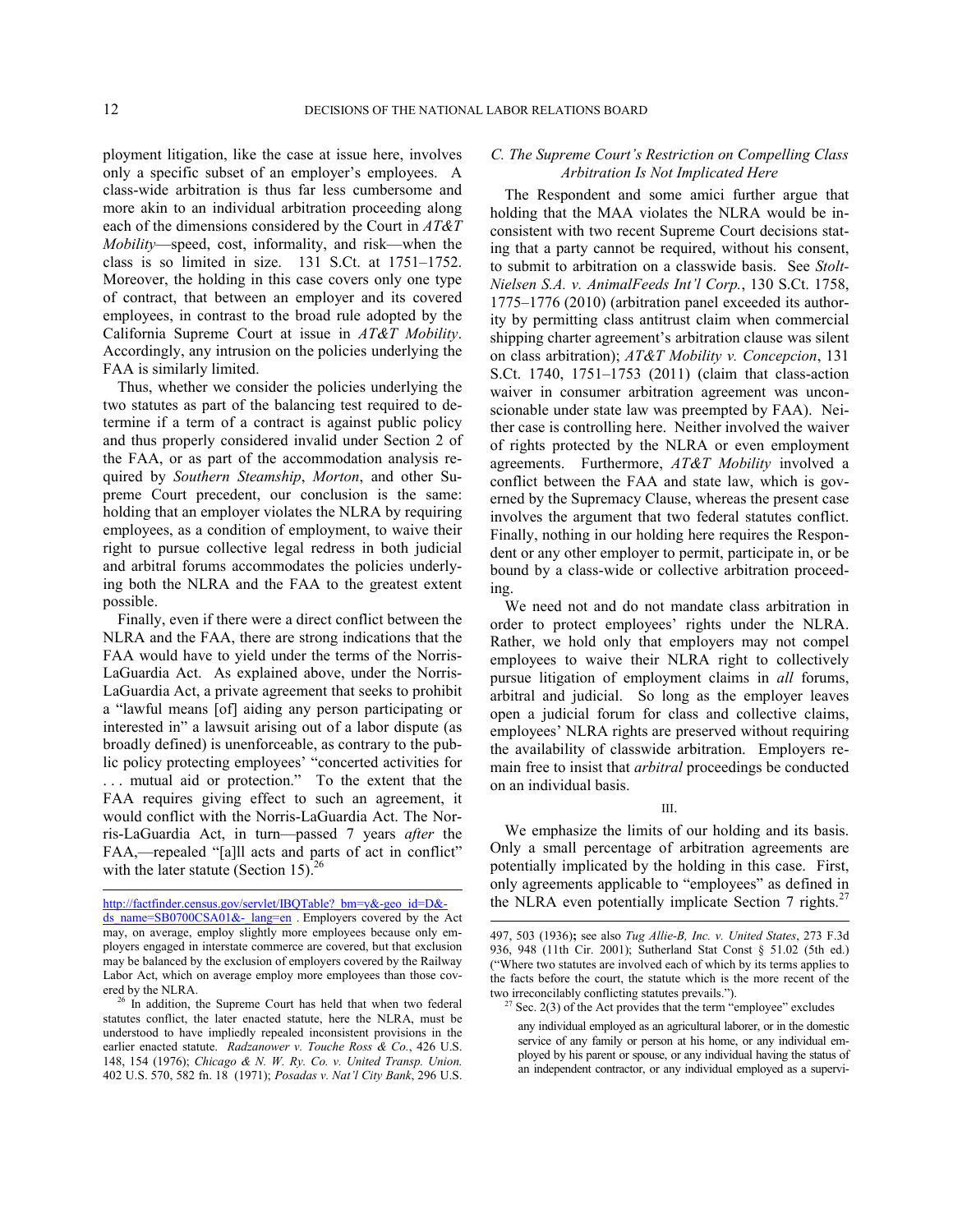Second, the employment-related contracts of those transportation workers covered by the Act (e.g., interstate truck drivers) appear already to be exempted from the FAA, by section 1 of that statute. See fn. 20, supra. Finally, only those agreements that would be reasonably read to bar protected, concerted activity are vulnerable. For example, an agreement requiring arbitration of any individual employment-related claims, but not precluding a judicial forum for class or collective claims, would not violate the NLRA, because it would not bar concerted activity. Thus, contrary to the suggestion of the Respondent and supporting amici, finding the MAA's classaction waiver unlawful will not result in any large-scale or sweeping invalidation of arbitration agreements.<sup>[28](#page-12-0)</sup>

Nor does our holding rest on any form of hostility or suspicion of arbitration. Indeed, arbitration has become a central pillar of Federal labor relations policy and in many different contexts the Board defers to the arbitration process both before and after the arbitrator issues an award. See *United Steelworkers of America v. Warrior & Gulf Navigation Co.,* 363 U.S. 574, 578 (1960) ("The present federal policy is to promote industrial stabilization through the collective bargaining agreement. . . . A major factor in achieving industrial peace is the inclusion of a provision for arbitration of grievances in the collective bargaining agreement."); *Collyer Insulated Wire*, 291 NLRB 837, 839–843 (1971) (pre-award deferral); *Spielberg Mfg. Co*., 112 NLRB 1080, 1081 (1955) (postaward deferral). Rather, our holding rests not on any conflict between an agreement to arbitrate and the NLRA, but rather solely on the conflict between the compelled waiver of the right to act collectively in any forum, judicial or arbitral, in an effort to vindicate workplace rights and the NLRA.

We thus hold, for the reasons explained above, that the Respondent violated Section 8(a)(1) by requiring em-

l

ployees to waive their right to collectively pursue employment-related claims in all forums, arbitral and judicial.

## AMENDED CONCLUSIONS OF LAW

Substitute the following for the judge's Conclusion of Law 2.

"2. By maintaining a mandatory arbitration agreement provision that waives the right to maintain class or collective actions in all forums, whether arbitral or judicial, and that employees reasonably could believe bars or restricts their right to file charges with the National Labor Relations Board, the Respondent has engaged in unfair labor practices affecting commerce within the meaning of Section 2(6) and (7) of the Act and has violated Section  $8(a)(1)$  of the Act."

## AMENDED REMEDY

Because the Respondent utilized the MAA on a corporate-wide basis, we shall order, in addition to the relief ordered by the administrative law judge, that the Respondent post a notice at all locations where the MAA was in effect. See, e.g., *U-Haul Co. of California*, 347 NLRB 375 fn. 2 (2006), enfd. 255 Fed. Appx. 527 (D.C. Cir. 2007).

# ORDER

The National Labor Relations Board orders that the Respondent, D. R. Horton, Inc., Deerfield Beach, FL, its officers, agents, successors, and assigns, shall

1. Cease and desist from

(a) Maintaining a mandatory arbitration agreement that employees reasonably could believe bars or restricts their right to file charges with the National Labor Relations Board.

(b) Maintaining a mandatory arbitration agreement that waives the right to maintain class or collective actions in all forums, whether arbitral or judicial.

(c) In any like or related manner interfering with, restraining, or coercing employees in the exercise of the rights guaranteed to them by Section 7 of the Act.

2. Take the following affirmative action necessary to effectuate the policies of the Act.

(a) Rescind or revise the Mutual Arbitration Agreement to make it clear to employees that the agreement does not constitute a waiver in all forums of their right to maintain employment-related class or collective actions and does not restrict employees' right to file charges with the National Labor Relations Board.

(b) Notify the employees of the rescinded or revised agreement to include providing them a copy of the revised agreement or specific notification that the agreement has been rescinded.

sor, or any individual employed by an employer subject to the Railway Labor Act . . . or by any other person who is not an employer as herein defined.

Sec. 2(2) of the Act, in turn, defines "employer" to exclude, inter alia, employees of the federal government or any state or political subdivision. Thus, significant numbers of workers typically considered to be "employees" in lay terms—supervisors, government employees, and independent contractors being perhaps the largest groups—are not covered by Sec. 7, and therefore any class or collective action waiver to which they are subject cannot be challenged on Sec. 7 grounds.

<span id="page-12-0"></span><sup>&</sup>lt;sup>28</sup> Moreover, we do not reach the more difficult questions of  $(1)$ whether an employer can require employees, as a condition of employment, to waive their right to pursue class or collective action in court so long as the employees retain the right to pursue class claims in arbitration and (2) whether, if arbitration is a mutually beneficial means of dispute resolution, an employer can enter into an agreement that is not a condition of employment with an individual employee to resolve either a particular dispute or all potential employment disputes through non-class arbitration rather than litigation in court.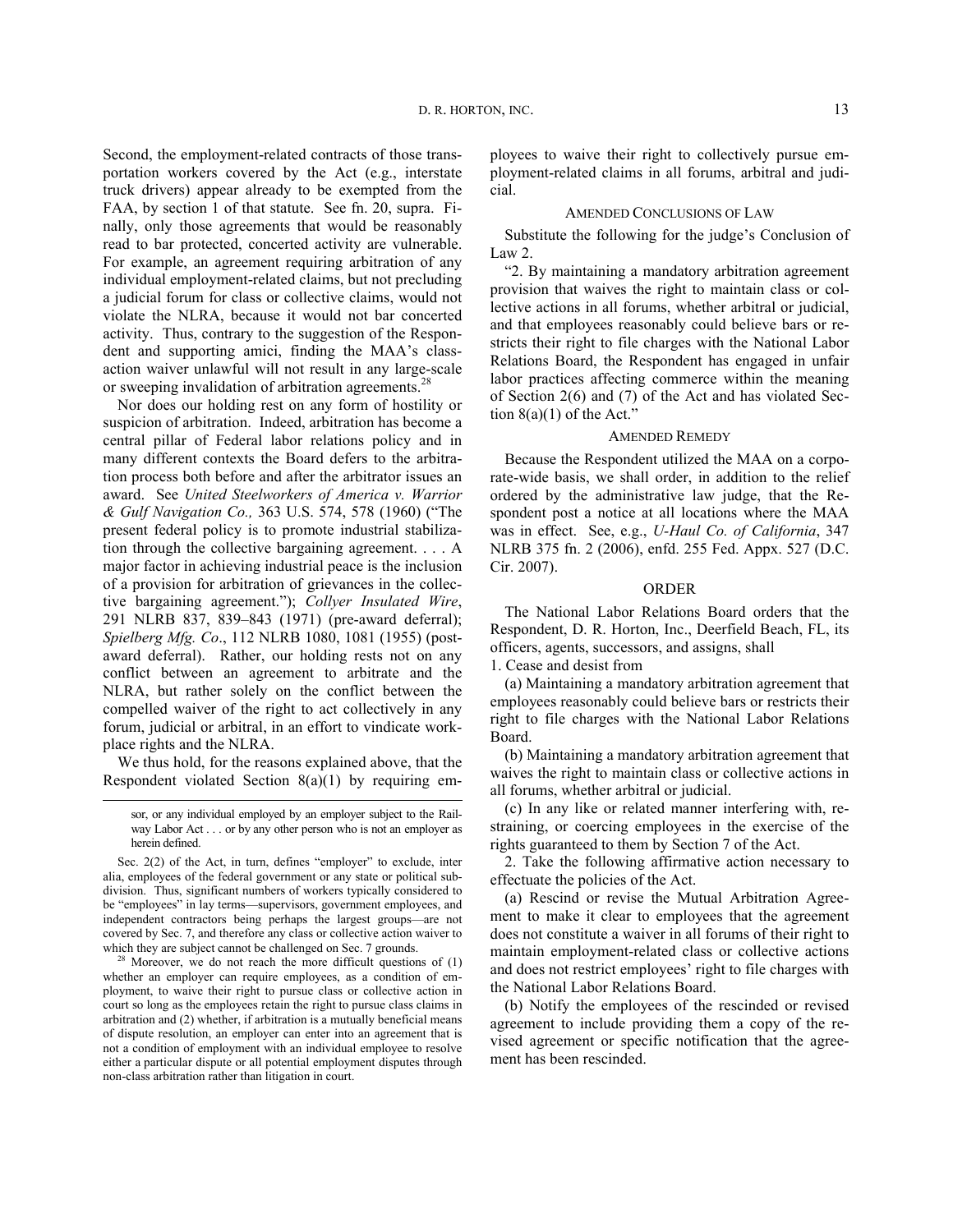(c) Within 14 days after service by the Region, post at its facility at Deerfield Beach, Florida, and any other facility where the Mandatory Arbitration Agreement has been in effect, copies of the attached notice marked "Appendix."[29](#page-13-0) Copies of the notice, on forms provided by the Regional Director for Region 12 after being signed by the Respondent's authorized representative, shall be posted by the Respondent and maintained for 60 consecutive days in conspicuous places including all places where notices to employees are customarily posted. In addition to physical posting of paper notices, notices shall be distributed electronically, such as by email, posting on an intranet or an internet site, or other electronic means, if the Respondent customarily communicates with its employees by such means. Reasonable steps shall be taken by the Respondent to ensure that the notices are not altered, defaced, or covered by any other material. In the event that, during the pendency of these proceedings, the Respondent has gone out of business or closed the facility involved in these proceedings, the Respondent shall duplicate and mail, at its own expense, a copy of the notice to all current employees and former employees employed by the Respondent at any time since August 3, 2010.

(d) Within 21 days after service by the Region, file with the Regional Director for Region 12 a sworn certification of a responsible official on a form provided by the Region attesting to the steps that the Respondent has taken to comply.

Dated, Washington, D.C. January 3, 2012

| Mark Gaston Pearce. | Chairman |
|---------------------|----------|
| Craig Becker,       | Member   |

# (SEAL) NATIONAL LABOR RELATIONS BOARD APPENDIX

-

# NOTICE TO EMPLOYEES POSTED BY ORDER OF THE NATIONAL LABOR RELATIONS BOARD AN AGENCY OF THE UNITED STATES GOVERNMENT

The National Labor Relations Board has found that we violated Federal labor law and has ordered us to post and obey this notice.

# FEDERAL LAW GIVES YOU THE RIGHT TO

Form, join, or assist a union

Choose representatives to bargain with us on your behalf

Act together with other employees for your benefit and protection

Choose not to engage in any of these protected activities.

WE WILL NOT maintain a mandatory arbitration agreement that waives the right to maintain class or collective actions in all forums, whether arbitral or judicial.

WE WILL NOT maintain a mandatory arbitration agreement that employees reasonably could believe bars or restricts their right to file charges with the National Labor Relations Board.

WE WILL NOT in any like or related manner interfere with, restrain, or coerce you in the exercise of the rights guaranteed you by Federal labor law.

WE WILL rescind or revise the Mutual Arbitration Agreement to make it clear to employees that the agreement does not constitute a waiver of their right in all forums to maintain class or collective actions and does not restrict employees' right to file charges with the National Labor Relations Board.

WE WILL notify employees of the rescinded or revised agreement, including providing them with a copy of the revised agreement or specific notification that the agreement has been rescinded.

### D. R. HORTON, INC.

*John F. King, Esq*., or the General Counsel.

l

*Mark Stubley, Esq. & Bernard P. Jeweler, Esq., (Ogletree Deakins),* for the Respondent.

## DECISION

### STATEMENT OF THE CASE

WILLIAM N. CATES, Administrative Law Judge. This matter arises out of a consolidated complaint and notice of hearing issued on November 26, 2008, against D.R. Horton, Inc. (the Respondent), stemming from unfair labor practice (ULP) charges filed by Michael Cuda, an individual. The complaint, as amended, alleges that the Respondent violated Section 8(a)(1) and (4) of the National Labor Relations Act (the Act) by maintaining and enforcing individual arbitration agreements that employees have been required to execute as a condition of employment.

<span id="page-13-1"></span><span id="page-13-0"></span><sup>&</sup>lt;sup>29</sup> If this Order is enforced by a judgment of a United States court of appeals, the words in the notice reading "Posted by Order of the National Labor Relations Board" shall read "Posted Pursuant to a Judgment of the United States Court of Appeals Enforcing an Order of the National Labor Relations Board."

<sup>&</sup>lt;sup>1</sup> On April 20, 2009, the Regional Director issued an order severing cases, approving withdrawal of certain allegations of complaint, and approving withdrawal of charge in Case 12–CA–25766. As a result,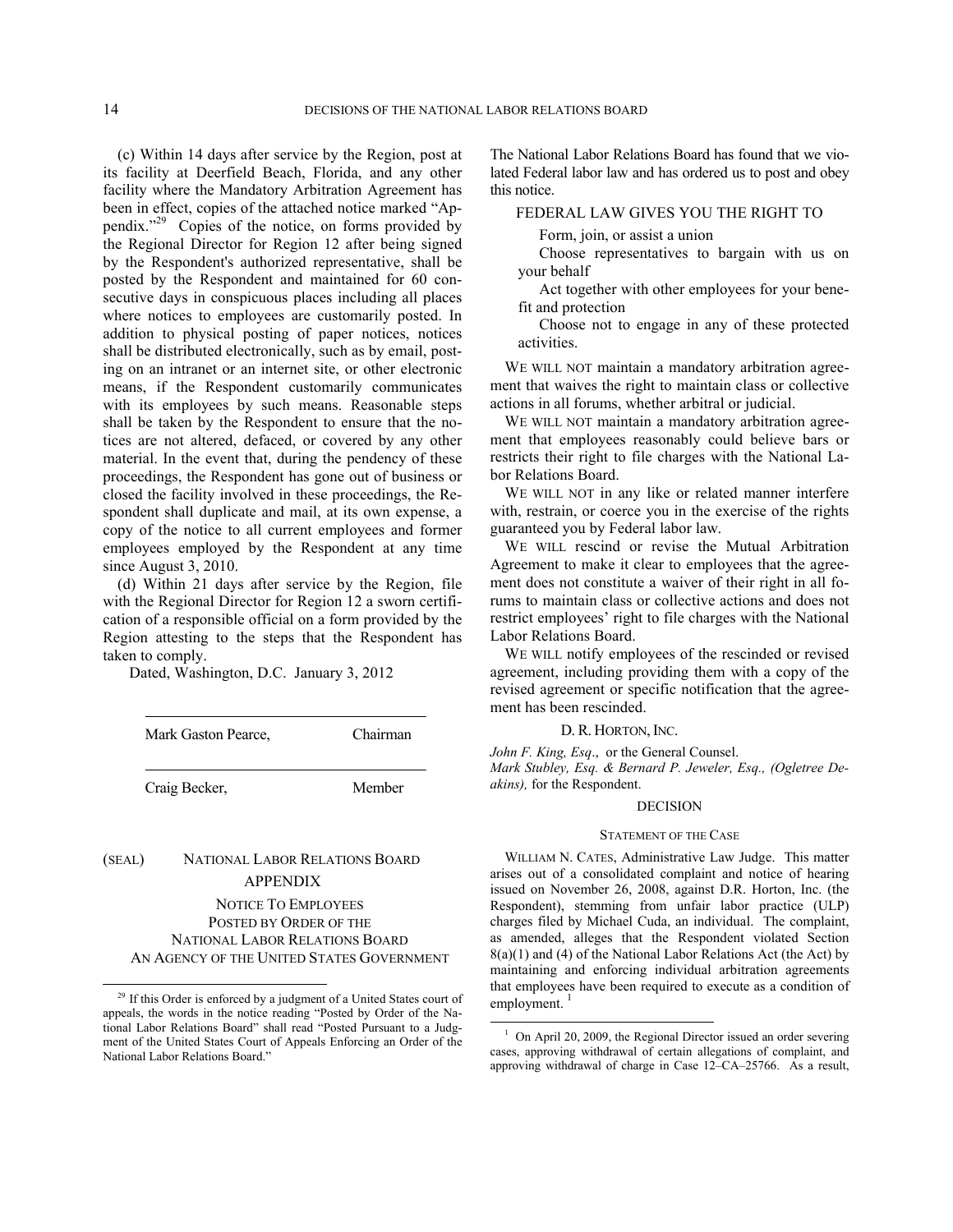Pursuant to notice, I conducted a trial in Miami, Florida, on November 8, 2010, at which I afforded the parties full opportunity to be heard, to examine and cross-examine witnesses, and to introduce evidence.

### Issues

1) Has the Respondent violated Section 8(a)(1) by maintaining and enforcing a mandatory arbitration agreement with its employees that unlawfully prohibits them from engaging in protected concerted activities, including joint arbitration claims or class action lawsuits?

2) Do such agreements lead employees reasonably to believe that they are barred or restricted from filing charges with the NLRB, thereby violating Section 8(a)(4) and (1)?

Facts

Based on the entire record, including testimony, documents, and stipulations, as well as the thoughtful post trial briefs filed by the General Counsel and the Respondent, I find the following.

The salient facts are undisputed. The Respondent, a Delaware corporation with an office and place of business located in Deerfield Beach, Florida (the facility), is engaged in the business of building and selling homes. The Respondent has admitted Board jurisdiction as alleged in the complaint, and I so find.

In January 2006, Respondent, on a corporate-wide basis, implemented a policy of requiring each current and new employee to sign a mutual arbitration agreement as a condition of em-ployment.<sup>2</sup>The agreement provides, inter alia, that all employment disputes and claims shall be determined exclusively by final and binding arbitration before a single, neutral arbitrator. Specifically included are claims for discrimination or harassment; wages, benefits, or other compensation; breach of contract; violations of public policy; personal injury; and tort claims. In reference to employees' statutory rights, the only express exclusions are employee claims for workers' compensation or unemployment benefits.

Paragraph six of the agreement states:

[T]he arbitrator will not have the authority to consolidate the claims of other employees into a proceeding originally filed by either the Company or the Employee. The arbitrator may hear only Employee's individual claims and does not have the authority to fashion a proceeding as a class or collective action or to award relief to a group or class of employees in one arbitration proceeding.

At around the time of the distribution of the arbitration agreement to employees, the Respondent provided facility supervisors with a list of employees' frequently asked questions andthe appropriate responses. $3$  One of the instructions was to tell employees who expressed concern about the scope of the agreement that the agreement applied to relief sought through the courts and that they would still be able to go to the EEOC

<span id="page-14-2"></span>l

2

or similar agency with a complaint. However, the Respondent did not provide these questions and answers to employees at the time, and there is no evidence it ever communicated to them the above clarification of the scope of the agreement to its employees.

By letter dated February 13, 2008,<sup>4</sup> [C](#page-14-2)uda's attorney, Richard Celler, notified the Respondent that his law firm had been retained to represent Cuda and a class of similarly situated current and former "Superintendents" the Respondent employed on a national basis, to contest the Respondent's "misclassification" of them as exempt employees under the Fair Labor Stan-dardsAct.<sup>5</sup> The letter went on to state it constituted formal notice of a request to commence the arbitration process under paragraph 3 of the arbitration agreement. By letter of the same date, Celler advised Respondent his firm was also representing fiveother named employees.<sup>6</sup> By letter of February 21, Celler notified Respondent he was similarly representing employee Mario Cabrera and a class of similarly situated current and former "Superintendents" Respondent employed on a national basis.

By letter of March 14, Michael Tricarloo, Respondent's counsel, replied to Celler's February 13 letter concerning the five-namedemployees.<sup>8</sup> Citing the language in paragraph 6 barring arbitration of collective claims, he denied the February 13 letter constituted effective notice of intent to initiate arbitration. For the same reason, Ticarloo, by letter of March 20, denied the validity of Cabrera's notice of intent[.](#page-14-7)<sup>9</sup>

### Analysis and Conclusions

Preliminarily, in reaching my conclusions about the legality of the provisions in question, I do not rely on the Region's initial determination or the contrary result of the General Coun-sel's Office of Appeals.<sup>[10](#page-14-8)</sup> Further, I will not consider as dispositive Memorandum GC-10-06, cited in the Respondent's brief (at 5). The Board has repeatedly held that policies set out in the General Counsel's Casehandling Manual are not binding on the Board (or the General Counsel, for that matter). *Hempstead Lincoln Mercury Motors Corp.*, 349 NLRB 552, 553 fn. 4 (2007); see also *Children's National Medical Center*, 322 NLRB 205, 205 fn. 1 (1996) . The same logic applies to other internal pronouncements the General Counsel issues.

I. DOES THE MANDATORY ARBITRATION AGREEMENT VIOLATE SECTION  $8(A)(1)$  BY UNLAWFULLY PROHIBITING EMPLOYEES FROM ENGAGING IN PROTECTED CONCERTED ACTIVITIES?

Section 7 of the Act, as amended, 29 U.S.C. § 157, provides in relevant part that employees have the right to engage in concerted activities for their "mutual aid or protection." The Supreme Court has held that this "mutual aid or protection" clause encompasses employees acting together to better their working

 $\overline{a}$ 

<span id="page-14-8"></span><span id="page-14-7"></span><span id="page-14-6"></span><span id="page-14-5"></span><span id="page-14-4"></span><span id="page-14-3"></span><span id="page-14-1"></span><span id="page-14-0"></span>co-respondent DHI Mortgage Co. LTD, a subsidiary of the Respondent, was removed from the complaint. Accordingly, I will not address evidence that pertained to it as distinct from the Respondent per se.

Jt. Exh. 2.

<sup>3</sup> E. Exh. 1.

<sup>4</sup> All dates hereinafter occurred in 2008 unless otherwise stated.

<sup>5</sup> Jt. Exh. 4.

<sup>6</sup> Jt. Exh. 5.

<sup>7</sup> Jt. Exh. 6.

<sup>8</sup> Jt. Exh. 8.

<sup>9</sup> Jt. Exh. 10.

<sup>&</sup>lt;sup>10</sup> See E. Exhs. 3 & 2, respectively.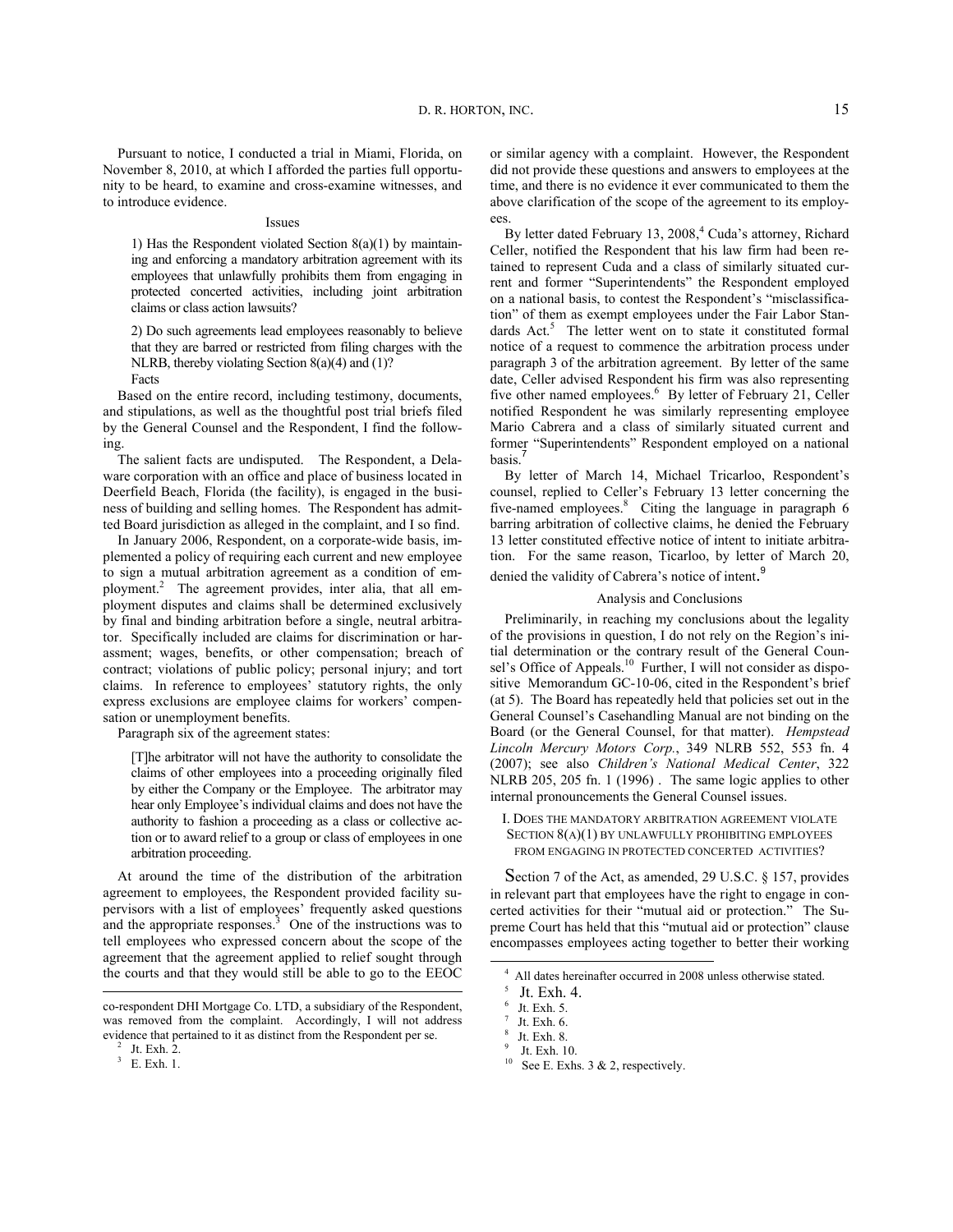conditions through resort to administrative and judicial forums. *Eastex, Inc. v. NLRB*, 437 U.S. 556, 565–567 (1978). In *Rockwell International Corp. v. NLRB*, 814 F.2d 1530, 1536 (11th Cir. 1987), the Circuit Court cited *Eastex* for the proposition that Section 7 is liberally construed to protect a broad range of employees concerns. Filing a class action lawsuit constitutes protected activity unless done with malice or in bad faith. *Harco Trucking, LLC*, 344 NLRB 478 (2005); *U Ocean Palace Pavilion, Inc.*, 345 NLRB 1162 (2005).

The crux of the matter here is the efficacy of a mandatory arbitration provision that restricts employees' from joining arbitration claims or collectively seeking recourse outside of arbitration. The General Counsel does not contend arbitration agreements are per se unlawful (GC br. at 12).

Indeed, decisions of the Supreme Court in recent years reflect a strong sentiment favoring arbitration as a means of dispute resolution. A leading case in the employment area is *Gilmer v. Interstate/Johnson Lane Corp.*, 500 U.S. 20 (1991). Therein, the Court held an Age Discrimination in Employment Act (ADEA) claim can be subject to compulsory arbitration. The Court reviewed the Federal Arbitration Act (FAA), originally enacted in 1925, 43 Stat. 883, and then reenacted and codified in 1947 as Title 9 of the United States Code, concluding its provisions manifest a "'liberal federal policy favoring arbitration agreements.' *Moses H. Cone Memorial Hospital v. Mercury Construction Corp.*, 460 U.S. 1, 24 (1983)." Id. at 25 (footnote omitted).

The Court went on to state (Id. at 26) (citations omitted):

Although all statutory claims may not be appropriate for arbitration, '[h]aving made the bargain to arbitrate, the party should be held to it unless Congress itself has evinced an intention to preclude a waiver of judicial remedies for the statutory rights at issue." .

. . [T]he burden is on Gilmer to show that Congress intended to preclude a waiver of a judicial forum for ADEA claims . . . . "[Q]uestions of arbitrability must be ad-

dressed with a healthy regard for the federal policy favoring arbitration."

The Court noted an individual ADEA claimant subject to an arbitration agreement was still free to file a charge with the Equal Employment Opportunity Commission, even though barred from instituting private judicial action.

In *14 Penn Plaza LLC v. Pyett*, 129 S. Ct. 1456, 1465 (2009), the Court held the *Gilmer* Court's interpretation of the ADEA fully applied in the collective-bargaining context so that a provision in a collective-bargaining agreement requiring union members to arbitrate ADEA claims was enforceable as a matter of federal law.

The Eleventh Circuit Court of Appeals has also expressed judicial support for the use of arbitration in the employment arena. See *Caley v. Gulfstream Aerospace Corp.*, 428 F.3d 1359, 1367 (11th Cir. 2005) ("[C]ompulsory arbitration agreements are now common in the workplace, and it is not an unlawful employment practice for an employer to require an employee to arbitrate, rather than litigate, rights under various federal statues, including employment-discrimination statutes"); *Weeks v. Harden Mfg. Corp.*, 291 F.3d 1307, 1313 (11th Cir. 2002) ("[A]rbitration agreements encompassing claims brought under federal employment discrimination statutes have also received near universal approval").

I am not aware of any Board decision holding that an arbitration clause cannot lawfully prevent class action lawsuits or joinder of arbitration claims. On the other hand, in *Stolt-Nielsen S.A. v. Animal Feeds*, 130 S. Ct. 1758, 1773–1775 (2010), the Supreme Court emphasized the consensual nature of private dispute resolution and held "a party may not be compelled under the FAA to submit to class arbitration unless there is a contractual basis for concluding that the party *agreed* to do so" (emphasis in original).

In light of the above pronouncements of the Supreme Court and the Eleventh Circuit Court of Appeals, and the absence it appears of direct Board precedent, I decline to conclude that the provision in question violates Section 8(a)(1) by unlawfully prohibiting employees from engaging in protected concerted activities.

## DOES THE MANDATORY ARBITRATION AGREEMENT VIOLATE SECTION  $8(A)(4)$  AND  $(1)$ BY LEADING EMPLOYEES REASONABLY TO BELIEVE THEY CANNOT FILE CHARGES WITH THE NLRB?

In at least two cases, the Board has dealt with the issue of mandatory arbitration policies in unorganized workforces. In *U-Haul Co. of California*, 347 NLRB 375 (2006), enforcement granted, 255 Fed.Appx. 527 (D.C. Cir. 2007), rehearing en banc denied (2008), the Board addressed a mandatory arbitration policy that enumerated various types of disputes and claims and included "any other legal or equitable claims and causes of action recognized by local, state or federal law or regulations." The Board held this language unlawful under Section 8(a)(4) and (1) because employees reasonably could conclude they were precluded from filing NLRB charges. Id. at 377–378. The Board specifically rejected the respondent's argument the arbitration policy was not unlawful because the memo announcing it included the statement the "arbitration process is limited to disputes, claims or controversies that a court of law would be authorized to entertain or would have jurisdiction over to grant relief." As the Board explained (ibid):

> The reference to a "court of law" in this part of the memo does not by its terms specifically exclude an action governed by an administrative proceeding such as one conducted by the National Labor Relations Board. . . . Further, inasmuch as decisions of the National Labor Relations Board can be appealed to a United States court of appeals, the reference to a "court of law" does nothing to clarify that the arbitration policy does not extend to the filing of unfair labor practice charges. While . . . it is the NLRB, and not the individual, who presents the case to court, we believe that most nonlawyer employees would not be familiar with such intricacies of Federal court jurisdiction, and thus the language is insufficient to cure the defects in the policy.

Similarly, in *Bills Electric, Inc.*, 350 NLRB 292, 296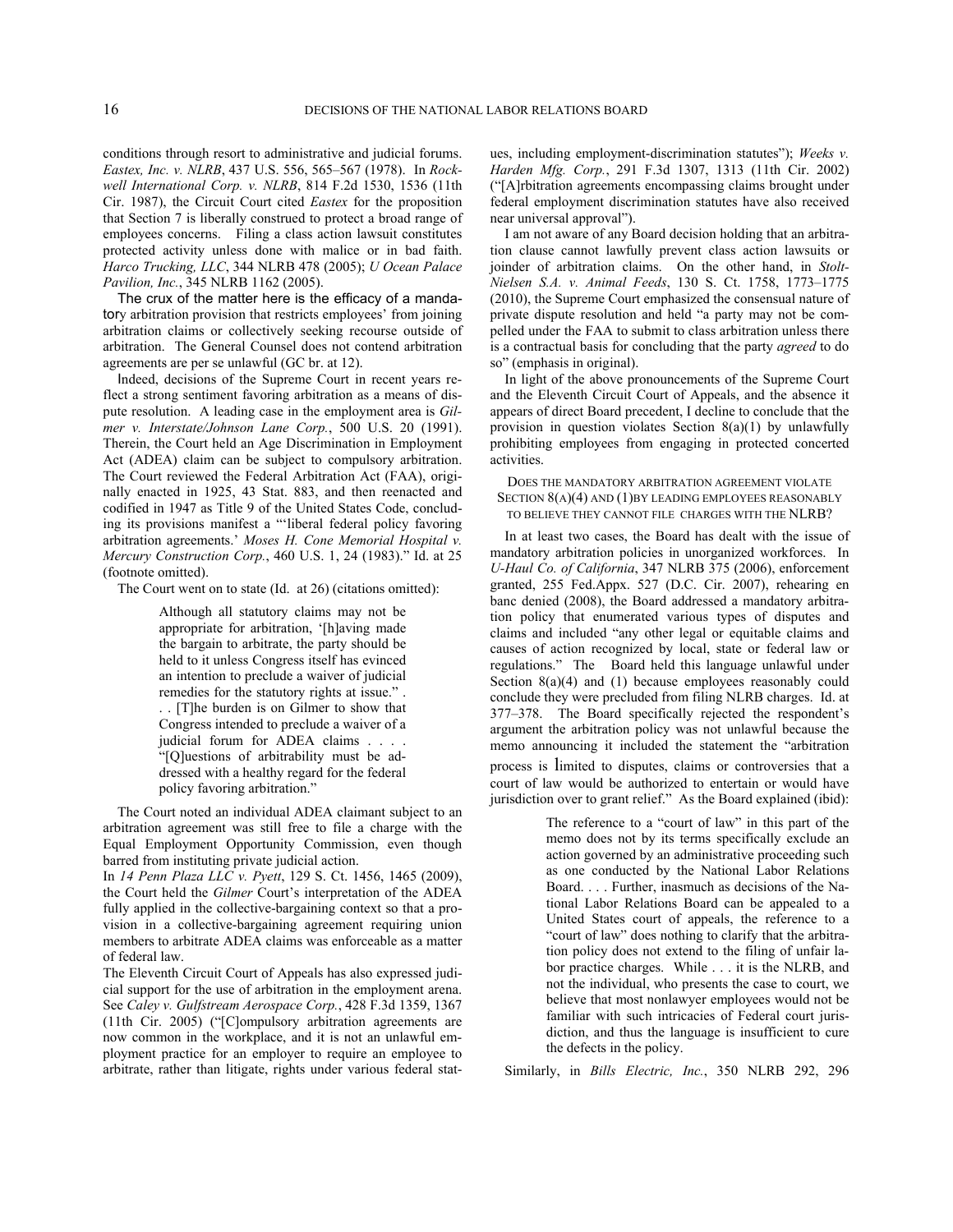(2007), the Board found unlawful a mandatory arbitration provision providing that arbitration be "the exclusive method of resolution of all disputes," although it expressly stated that "this shall not be a waiver of any requirement for the Employee to timely file any charge with the NLRB, EEOC, or any State Agency." As the Board stated, after analyzing all of the factors present, "At the very least, the mandatory grievance and arbitration policy would reasonably be read by affected applicants and employees as substantially restricting, if not totally prohibiting, their access to the Board's processes." Ibid.

The ultimate test it appears, then, is determining whether nonlawyer employees would reasonably conclude they are barred or restricted from filing NLRB charges. Although the Respondent's instructions to its supervisors clarified the right of employees to access the Board's processes, such was never communicated to employees and therefore is of no operative effect. I conclude the language of the mandatory arbitration agreement, on its face, would lead employees reasonably to believe they could not file charges with the Board.

Even if I deemed the language to be ambiguous, it is well settled, as a general precept, ambiguous policies or rules that reasonably could be interpreted as violative of employee rights will be construed against the maker of the policy or rule and, even if not followed, will be found to violate the Act. *St. Francis Hotel*, 260 NLRB 1259, 1260 (1982); see also *Norris/O'Bannon*, 307 NLRB 1236, 1245 (1992).

Accordingly, I conclude Respondent's maintenance of the mandatory arbitration agreement violates Section 8(a)(4) and (1) of the Act.

### CONCLUSION OF LAW

1. The Respondent is an employer engaged in commerce within the meaning of Section 2(2), (6), and (7) of the Act.

2. By maintaining a mandatory arbitration provision that employees reasonably could believe bars or restricts their right to file charges with the National Labor Relations Board, the Respondent has engaged in unfair labor practices affecting commerce within the meaning of Section 2(6) and (7) of the Act and violates Section 8(a)(4) and (1) of the Act.

### **REMEDY**

Because I have found that the Respondent has engaged in certain unfair labor practices, I find that it must be ordered to cease and desist and to take certain affirmative action designed to effectuate the policies of the Act.

### ORDER

The Respondent, D.R. Horton, Inc., Deerfield Beach, Florida, its officers, agents, successors, and assigns, shall

1. Cease and desist from

(a) Maintaining a mandatory arbitration agreement that employees reasonably could believe bars or restricts their right to file charges with the National Labor Relations Board.

<span id="page-16-0"></span>(b) In any like or related manner interfering with, restraining, or coercing employees in the exercise of the rights guaranteed to them by Section 7 of the Act.

2. Take the following affirmative action necessary to effectuate the policies of the Act.

(a) Rescind or revise the mutual arbitration agreement to make it clear to employees the agreement does not in any way bar or restrict their right to file charges with the National Labor Relations Board.

(b) Notify the employees of the rescinded or revised agreement to include providing them a copy of the revised agreement or specific notification that the agreement has been rescinded.

(c) Within 14 days after service by the Region, post at its facility at Deerfield Beach, Florida, copies of the attached notice marked "Appendix."<sup>[11](#page-16-0)</sup> Copies of the notice, on forms provided by the Regional Director for Region 12 after being signed by the Respondent's authorized representative, shall be posted by the Respondent and maintained for 60 consecutive days in conspicuous places including all places where notices to employees are customarily posted. In addition to physical posting of paper notices, notices shall be distributed electronically, such as by email, posting on an intranet or an internet site, or other electronic means, if the Respondent customarily communicates with its employees by such means. Reasonable steps shall be taken by the Respondent to ensure that the notices are not altered, defaced, or covered by any other material. In the event that, during the pendency of these proceedings, the Respondent has gone out of business or closed the facility involved in these proceedings, the Respondent shall duplicate and mail, at its own expense, a copy of the notice to all current employees and former employees employed by the Respondent at any time since August 3, 2010.

(d) Within 21 days after service by the Region, file with the Regional Director for Region 12 a sworn certification of a responsible official on a form provided by the Region attesting to the steps that the Respondent has taken to comply.

Dated Washington, D.C., January 3, 2011.

## APPENDIX

NOTICE TO EMPLOYEES POSTED BY ORDER OF THE NATIONAL LABOR RELATIONS BOARD An Agency of the United States Government

The National Labor Relations Board has found that we violated Federal labor law and has ordered us to post and obey this notice.

FEDERAL LAW GIVES YOU THE RIGHT TO

Form, join, or assist a union

l

Choose representatives to bargain with us on your behalf

Act together with other employees for your benefit and protection

Choose not to engage in any of these protected activities.

WE WILL NOT maintain a mandatory arbitration agreement that you reasonably could believe bars or restricts your right to

<sup>&</sup>lt;sup>11</sup> If this Order is enforced by a judgment of a United States court of appeals, the words in the notice reading "Posted by Order of the National Labor Relations Board" shall read "Posted Pursuant to a Judgment of the United States Court of Appeals Enforcing an Order of the National Labor Relations Board."